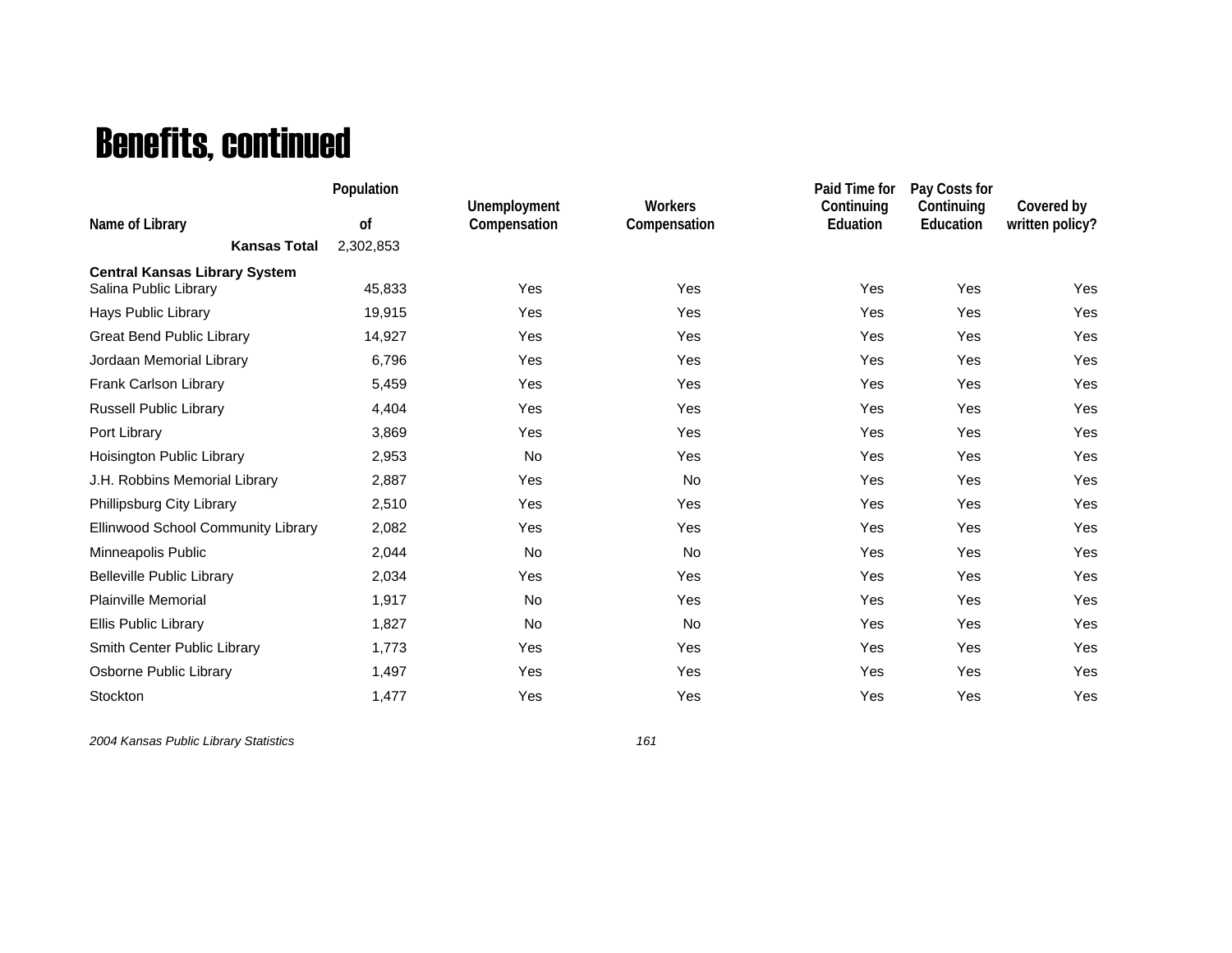|                                      | Population |                              |                         | Paid Time for          | Pay Costs for           |                               |
|--------------------------------------|------------|------------------------------|-------------------------|------------------------|-------------------------|-------------------------------|
| Name of Library                      | of         | Unemployment<br>Compensation | Workers<br>Compensation | Continuing<br>Eduation | Continuing<br>Education | Covered by<br>written policy? |
| <b>Kansas Total</b>                  | 2,302,853  |                              |                         |                        |                         |                               |
| <b>Central Kansas Library System</b> |            |                              |                         |                        |                         |                               |
| <b>Barnard Library</b>               | 1,414      | Yes                          | Yes                     | Yes                    | Yes                     | Yes                           |
| Lincoln Carnegie Library             | 1,307      | Yes                          | Yes                     | Yes                    | Yes                     | Yes                           |
| Downs Carnegie                       | 978        | Yes                          | Yes                     | Yes                    | Yes                     | Yes                           |
| Mankato City Library                 | 880        | Yes                          | Yes                     | Yes                    | Yes                     | Yes                           |
| Independent Township                 | 816        | No                           | No                      | Yes                    | No                      | Yes                           |
| Lang Memorial                        | 765        | No                           | Yes                     | Yes                    | Yes                     | Yes                           |
| Randolph-Decker Pub. Lib.            | 721        | <b>No</b>                    | <b>No</b>               | Yes                    | Yes                     | Yes                           |
| Logan Public Library                 | 566        | No                           | No                      | Yes                    | Yes                     | Yes                           |
| Kanopolis Public Library             | 524        | No                           | No                      | Yes                    | Yes                     | Yes                           |
| Glasco City Library                  | 509        | Yes                          | No                      | Yes                    | Yes                     | Yes                           |
| Cawker City Public Library           | 504        | Yes                          | Yes                     | Yes                    | Yes                     | Yes                           |
| Kensington Community/School Library  | 492        | No                           | <b>No</b>               | No                     | Yes                     | No                            |
| Delphos Public Library               | 459        | <b>No</b>                    | <b>No</b>               | Yes                    | Yes                     | Yes                           |
| Jewell                               | 447        | Yes                          | No                      | Yes                    | Yes                     | Yes                           |
| Glen Elder Library                   | 422        | Yes                          | Yes                     | Yes                    | Yes                     | Yes                           |
| Lucas Public Library                 | 416        | No                           | No                      | Yes                    | Yes                     | Yes                           |
| <b>Gypsum Community Library</b>      | 401        | No                           | No                      | Yes                    | Yes                     | Yes                           |
| Jamestown City Library               | 387        | No                           | No                      | Yes                    | Yes                     | Yes                           |
| Scandia                              | 387        | No                           | No                      | Yes                    | Yes                     | Yes                           |
| <b>Otis Community Library</b>        | 316        | No                           | Yes                     | Yes                    | Yes                     | Yes                           |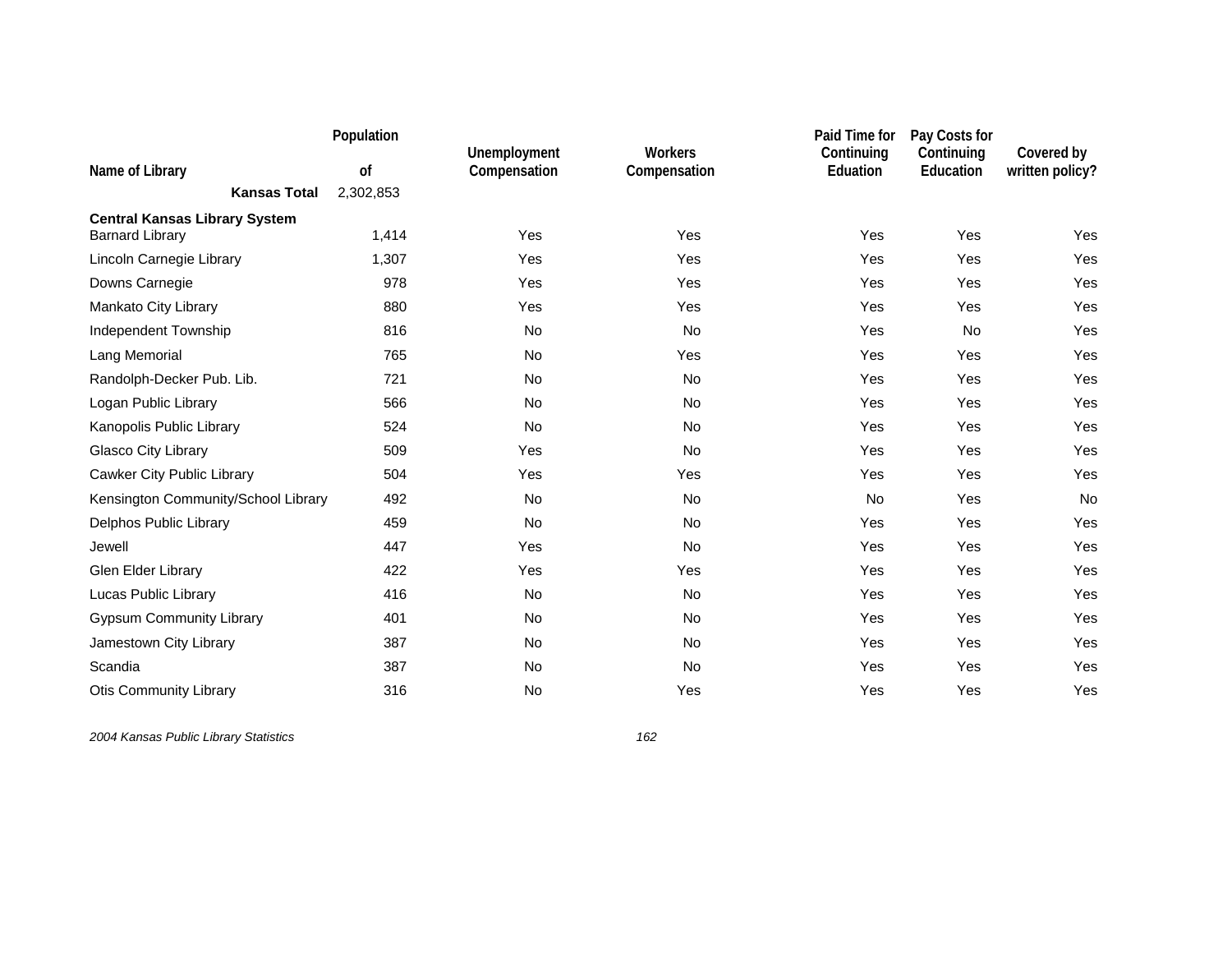|                                      | Population |                              |                         | Paid Time for          | Pay Costs for           |                               |
|--------------------------------------|------------|------------------------------|-------------------------|------------------------|-------------------------|-------------------------------|
| Name of Library                      | of         | Unemployment<br>Compensation | Workers<br>Compensation | Continuing<br>Eduation | Continuing<br>Education | Covered by<br>written policy? |
| <b>Kansas Total</b>                  | 2,302,853  |                              |                         |                        |                         |                               |
| <b>Central Kansas Library System</b> |            |                              |                         |                        |                         |                               |
| Sylvan Grove Public Library          | 310        | <b>No</b>                    | <b>No</b>               | Yes                    | Yes                     | Yes                           |
| <b>Courtland Community Library</b>   | 302        | Yes                          | <b>No</b>               | Yes                    | Yes                     | Yes                           |
| Mccracken Public Library             | 293        | <b>No</b>                    | <b>No</b>               | Yes                    | Yes                     | Yes                           |
| Lebanon Community Library            | 279        | <b>No</b>                    | Yes                     | Yes                    | Yes                     | Yes                           |
| Palco Public Library                 | 235        | <b>No</b>                    | Yes                     | Yes                    | Yes                     | Yes                           |
| <b>Burr Oak City Library</b>         | 234        | <b>No</b>                    | No                      | No                     | Yes                     | Yes                           |
| <b>Bison Community Library</b>       | 221        | Yes                          | Yes                     | Yes                    | Yes                     | Yes                           |
| Kirwin City Library                  | 218        | Yes                          | Yes                     | Yes                    | Yes                     | Yes                           |
| Luray City Library                   | 188        | No                           | <b>No</b>               | Yes                    | Yes                     | Yes                           |
| Long Island Community Library        | 148        | <b>No</b>                    | No                      | No                     | Yes                     | Yes                           |
| Rae Hobson Memorial Library          | 147        | <b>No</b>                    | Yes                     | Yes                    | Yes                     | Yes                           |
| Sunshine City Library                | 134        | <b>No</b>                    | <b>No</b>               | <b>No</b>              | Yes                     | Yes                           |
| Gaylord City Library                 | 131        | No                           | <b>No</b>               | No                     | <b>No</b>               | <b>No</b>                     |
| Formoso Public Library               | 116        | <b>No</b>                    | <b>No</b>               | Yes                    | Yes                     | <b>Yes</b>                    |
| Randall Public Library               | 77         | Yes                          | No                      | Yes                    | Yes                     | Yes                           |
| <b>System Total</b>                  | 139,948    |                              |                         |                        |                         |                               |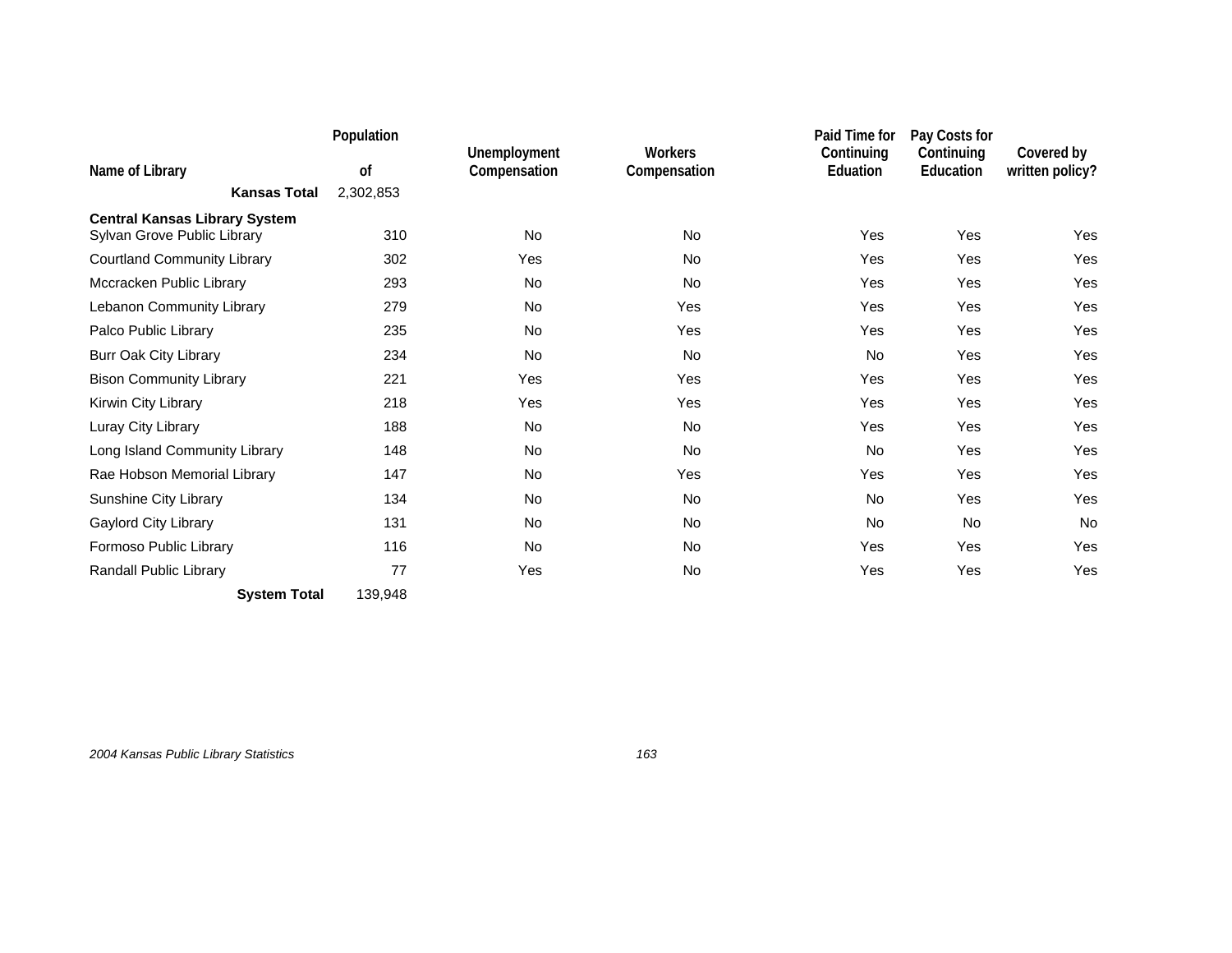|                                            | Population |                              |                                | Paid Time for          | Pay Costs for           |                               |
|--------------------------------------------|------------|------------------------------|--------------------------------|------------------------|-------------------------|-------------------------------|
| Name of Library                            | of         | Unemployment<br>Compensation | <b>Workers</b><br>Compensation | Continuing<br>Eduation | Continuing<br>Education | Covered by<br>written policy? |
| <b>Kansas Total</b>                        | 2,302,853  |                              |                                |                        |                         |                               |
| <b>North Central Kansas Library System</b> |            |                              |                                |                        |                         |                               |
| Manhattan Public Library                   | 44,733     | Yes                          | Yes                            | Yes                    | Yes                     | Yes                           |
| Emporia Public Library                     | 32,516     | Yes                          | Yes                            | Yes                    | Yes                     | Yes                           |
| Dorothy Bramlage Public Library            | 26,313     | Yes                          | Yes                            | Yes                    | Yes                     | Yes                           |
| Pottawatomie Wabaunsee Regional            | 21,222     | Yes                          | Yes                            | Yes                    | Yes                     | Yes                           |
| Abilene Public Library                     | 6,456      | Yes                          | Yes                            | Yes                    | Yes                     | Yes                           |
| Clay Center Carnegie Library               | 4,405      | Yes                          | Yes                            | Yes                    | Yes                     | Yes                           |
| Wamego Public Library                      | 4,237      | Yes                          | Yes                            | Yes                    | Yes                     | Yes                           |
| Marysville Public Library                  | 3,133      | Yes                          | Yes                            | Yes                    | Yes                     | Yes                           |
| Hillsboro Public Library                   | 2,839      | No                           | Yes                            | Yes                    | Yes                     | Yes                           |
| Herington Public Library                   | 2,491      | <b>No</b>                    | Yes                            | Yes                    | Yes                     | No                            |
| Council Grove Public Library               | 2,275      | Yes                          | Yes                            | Yes                    | Yes                     | Yes                           |
| Marion City Library                        | 2,058      | Yes                          | Yes                            | Yes                    | Yes                     | Yes                           |
| Peabody Township Llibrary                  | 1,523      | No                           | No                             | Yes                    | Yes                     | No                            |
| Americus Township Library                  | 1,518      | Yes                          | Yes                            | Yes                    | Yes                     | Yes                           |
| Chapman Public Library                     | 1,252      | Yes                          | Yes                            | Yes                    | Yes                     | Yes                           |
| Cottonwood Falls/Burnley Memorial          | 1,183      | <b>No</b>                    | Yes                            | Yes                    | Yes                     | <b>No</b>                     |
| <b>Washington Library</b>                  | 1,168      | Yes                          | Yes                            | Yes                    | Yes                     | No                            |
| Solomon Public Library                     | 1,062      | Yes                          | No                             | Yes                    | Yes                     | No                            |
| <b>Blue Rapids Public Library</b>          | 1,061      | No                           | Yes                            | Yes                    | Yes                     | No                            |
| Hartford/Elmendaro Township                | 954        | No                           | Yes                            | Yes                    | Yes                     | No                            |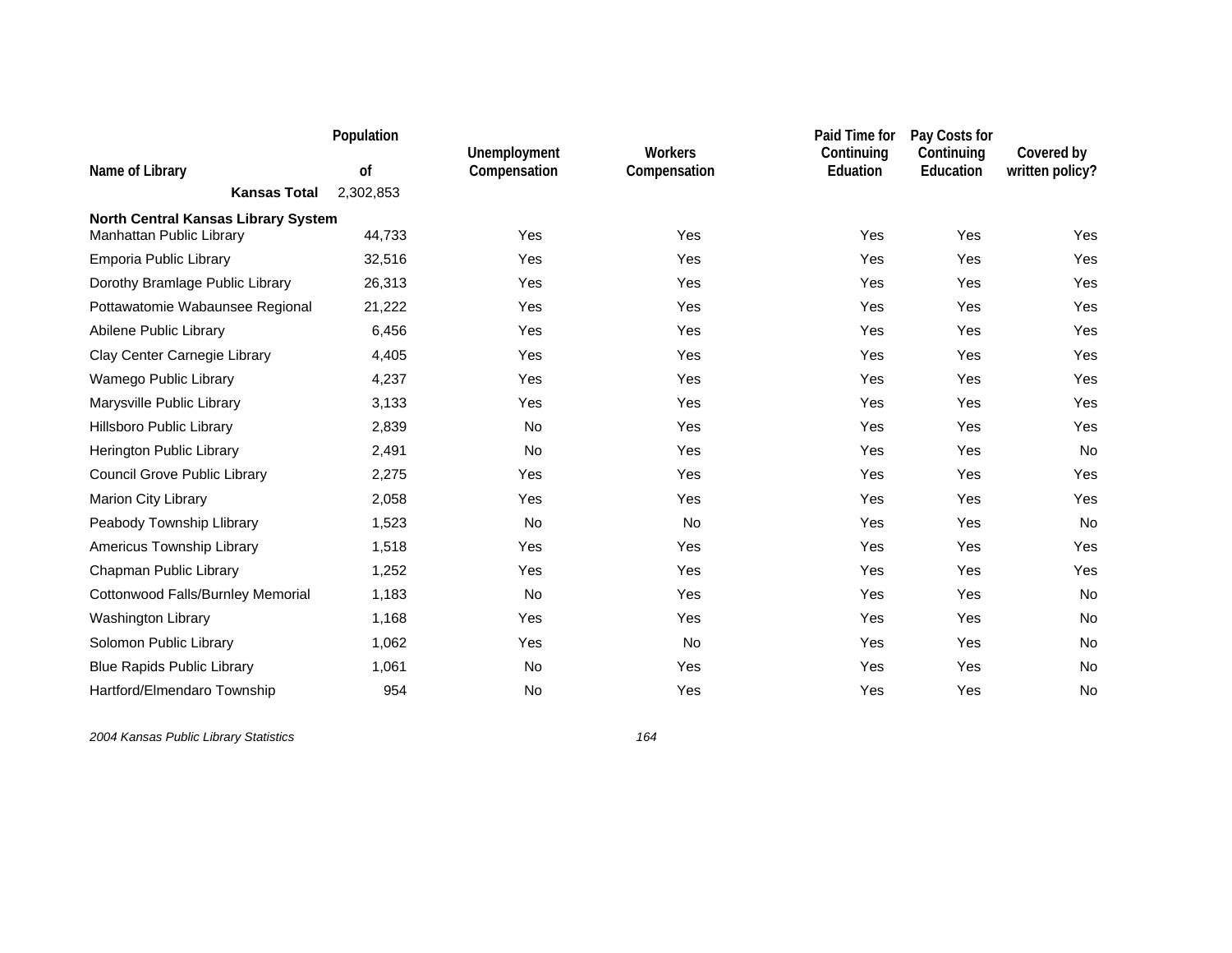|                                            | Population |                              |                                | Paid Time for          | Pay Costs for           |                               |
|--------------------------------------------|------------|------------------------------|--------------------------------|------------------------|-------------------------|-------------------------------|
| Name of Library                            | of         | Unemployment<br>Compensation | <b>Workers</b><br>Compensation | Continuing<br>Eduation | Continuing<br>Education | Covered by<br>written policy? |
| <b>Kansas Total</b>                        | 2,302,853  |                              |                                |                        |                         |                               |
| <b>North Central Kansas Library System</b> |            |                              |                                |                        |                         |                               |
| <b>Hillcrest Library</b>                   | 900        | Yes                          | Yes                            | Yes                    | Yes                     | Yes                           |
| Wakefield Public Library                   | 854        | Yes                          | Yes                            | Yes                    | Yes                     | No                            |
| <b>Enterprise Public Library</b>           | 823        | <b>No</b>                    | <b>No</b>                      | Yes                    | Yes                     | Yes                           |
| Lyon County Library Dist. #1               | 817        | Yes                          | Yes                            | Yes                    | Yes                     | Yes                           |
| <b>Frankfort City Library</b>              | 817        | Yes                          | Yes                            | Yes                    | Yes                     | Yes                           |
| Florence Public Library                    | 667        | No                           | No                             | Yes                    | Yes                     | No                            |
| Waterville Public Library                  | 646        | <b>No</b>                    | No                             | Yes                    | Yes                     | No                            |
| Hanover Public                             | 605        | No                           | No                             | Yes                    | Yes                     | Yes                           |
| Goessel Public Library                     | 557        | No                           | No                             | Yes                    | <b>No</b>               | No                            |
| <b>Clifton Public Library</b>              | 520        | Yes                          | No                             | Yes                    | <b>No</b>               | No                            |
| <b>Whitecity Public Library</b>            | 497        | Yes                          | Yes                            | Yes                    | Yes                     | Yes                           |
| Leonardville City Library                  | 439        | No                           | No                             | Yes                    | No                      | No                            |
| <b>Axtell Public Library</b>               | 433        | No                           | No                             | Yes                    | Yes                     | Yes                           |
| Hope Community Library                     | 367        | Yes                          | No                             | No                     | No                      | No                            |
| Elm Creek Township Library                 | 364        | No                           | No                             | Yes                    | Yes                     | No                            |
| Dwight Public Library                      | 331        | No                           | <b>No</b>                      | No                     | <b>No</b>               | <b>No</b>                     |
| Agra/F Lee Doctor Library                  | 290        | No                           | No                             | No                     | No                      | No                            |
| <b>Burns Public Library</b>                | 278        | No                           | No                             | No                     | <b>No</b>               | No                            |
| Summerfield Public Library                 | 206        | No                           | No                             | <b>No</b>              | No                      | No                            |
| Vermillion Public Library                  | 101        | No                           | No                             | <b>No</b>              | <b>No</b>               | No                            |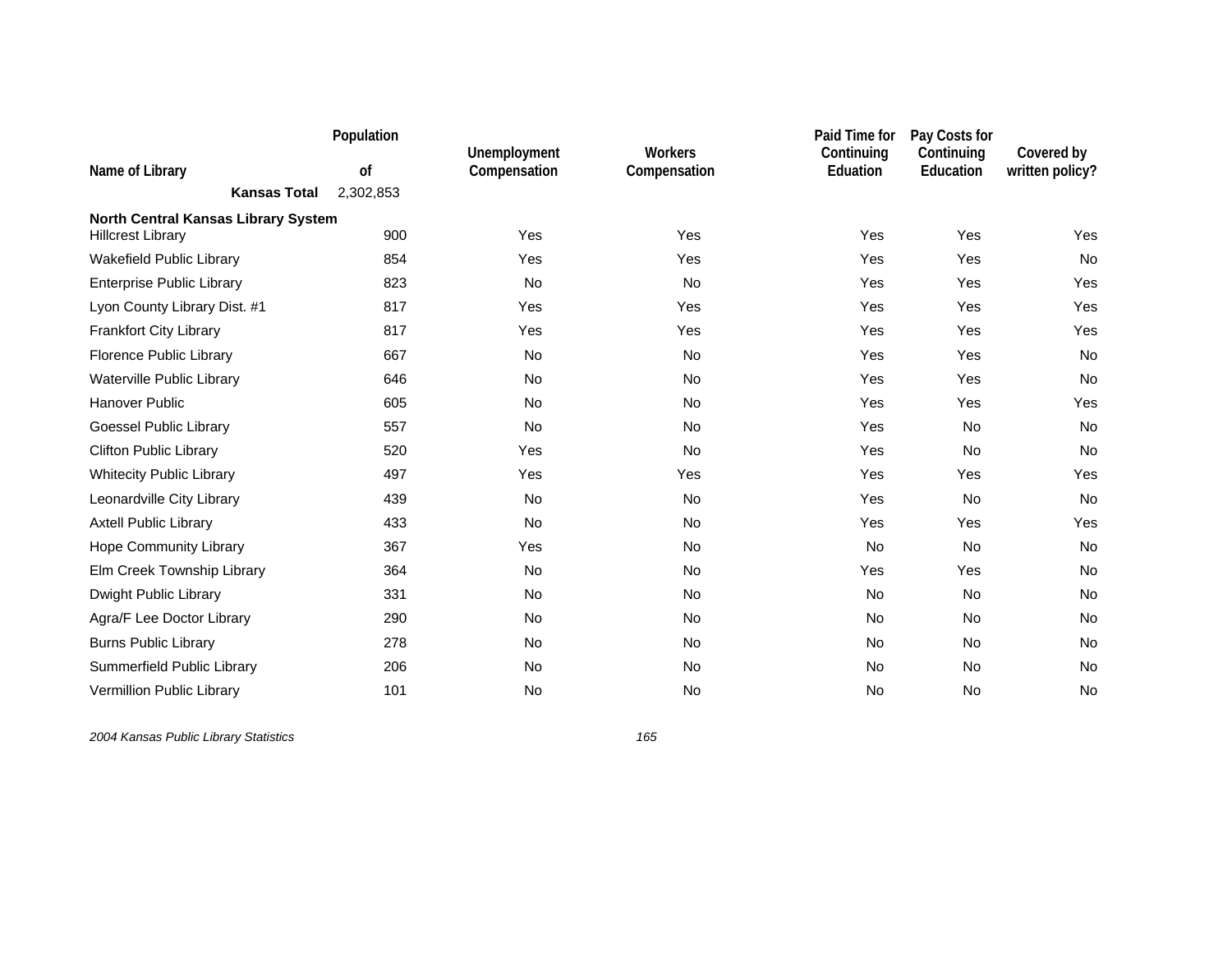|                                            |                     | Population | Unemployment | <b>Workers</b> | Continuing | Paid Time for Pay Costs for<br>Continuing | Covered by      |
|--------------------------------------------|---------------------|------------|--------------|----------------|------------|-------------------------------------------|-----------------|
| Name of Library                            |                     | Οt         | Compensation | Compensation   | Eduation   | Education                                 | written policy? |
|                                            | <b>Kansas Total</b> | 2.302.853  |              |                |            |                                           |                 |
| <b>North Central Kansas Library System</b> | <b>System Total</b> | 172.911    |              |                |            |                                           |                 |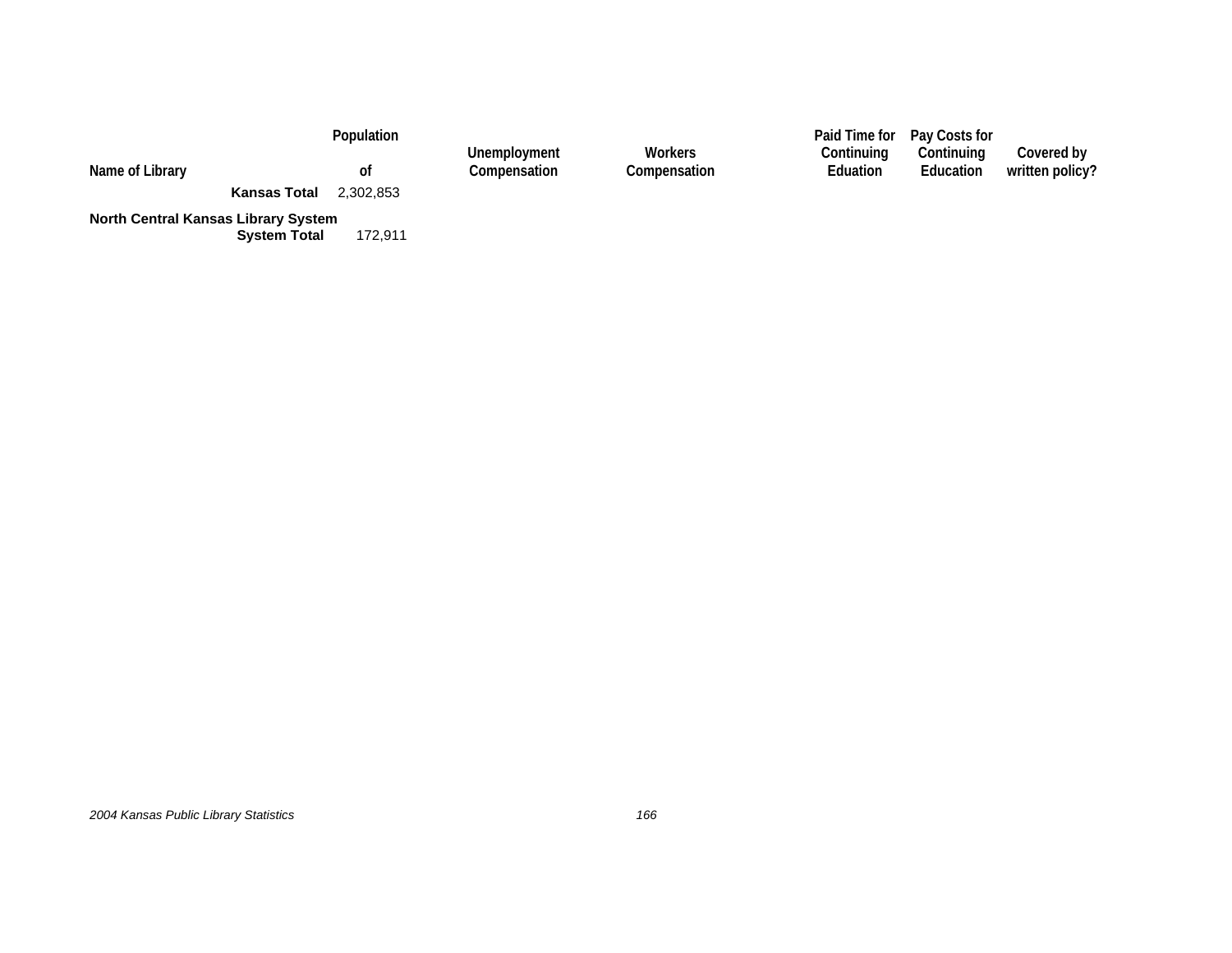|                                                | Population |                              |                                | Paid Time for                 | Pay Costs for           |                               |
|------------------------------------------------|------------|------------------------------|--------------------------------|-------------------------------|-------------------------|-------------------------------|
| Name of Library                                | of         | Unemployment<br>Compensation | <b>Workers</b><br>Compensation | Continuing<br><b>Eduation</b> | Continuing<br>Education | Covered by<br>written policy? |
| <b>Kansas Total</b>                            | 2,302,853  |                              |                                |                               |                         |                               |
| <b>Northeast Kansas Library System</b>         |            |                              |                                |                               |                         |                               |
| Johnson County Library                         | 381,237    | Yes                          | Yes                            | Yes                           | Yes                     | Yes                           |
| Topeka & Shawnee County Public Library 167,063 |            | Yes                          | Yes                            | Yes                           | Yes                     | Yes                           |
| Kansas City, Kansas Public Library             | 150,316    | Yes                          | Yes                            | Yes                           | Yes                     | Yes                           |
| <b>Olathe Public Library</b>                   | 105,274    | Yes                          | Yes                            | Yes                           | Yes                     | Yes                           |
| Lawrence Public Library                        | 82,120     | Yes                          | Yes                            | Yes                           | Yes                     | Yes                           |
| Leavenworth Public Library                     | 35,211     | Yes                          | Yes                            | Yes                           | Yes                     | Yes                           |
| Ottawa Library                                 | 12,031     | Yes                          | Yes                            | Yes                           | Yes                     | Yes                           |
| Atchison Library                               | 10,111     | Yes                          | Yes                            | Yes                           | Yes                     | Yes                           |
| Lansing Community Library                      | 10,032     | Yes                          | Yes                            | Yes                           | Yes                     | Yes                           |
| Library District #1, Miami County              | 8,300      | Yes                          | Yes                            | Yes                           | Yes                     | Yes                           |
| Library District #1, Doniphan County           | 7,692      | Yes                          | Yes                            | Yes                           | Yes                     | Yes                           |
| Basehor Community Library, Dist. #2, Lv.       | 6,850      | Yes                          | Yes                            | Yes                           | Yes                     | Yes                           |
| <b>Bonner Springs City Library</b>             | 6,777      | Yes                          | Yes                            | Yes                           | Yes                     | Yes                           |
| Eudora Public Library                          | 6,232      | <b>No</b>                    | Yes                            | Yes                           | Yes                     | Yes                           |
| Paola Free Library                             | 5,065      | Yes                          | Yes                            | Yes                           | Yes                     | Yes                           |
| Osawatomie Public Library                      | 4,595      | Yes                          | Yes                            | Yes                           | Yes                     | Yes                           |
| <b>Baldwin City Library</b>                    | 3,637      | Yes                          | Yes                            | Yes                           | Yes                     | Yes                           |
| Beck-Bookman Library                           | 3,341      | Yes                          | Yes                            | Yes                           | Yes                     | Yes                           |
| Hiawatha/Morrill Public Library                | 3,331      | Yes                          | Yes                            | Yes                           | Yes                     | Yes                           |
| Tonganoxie Public Library                      | 3,317      | Yes                          | Yes                            | Yes                           | Yes                     | Yes                           |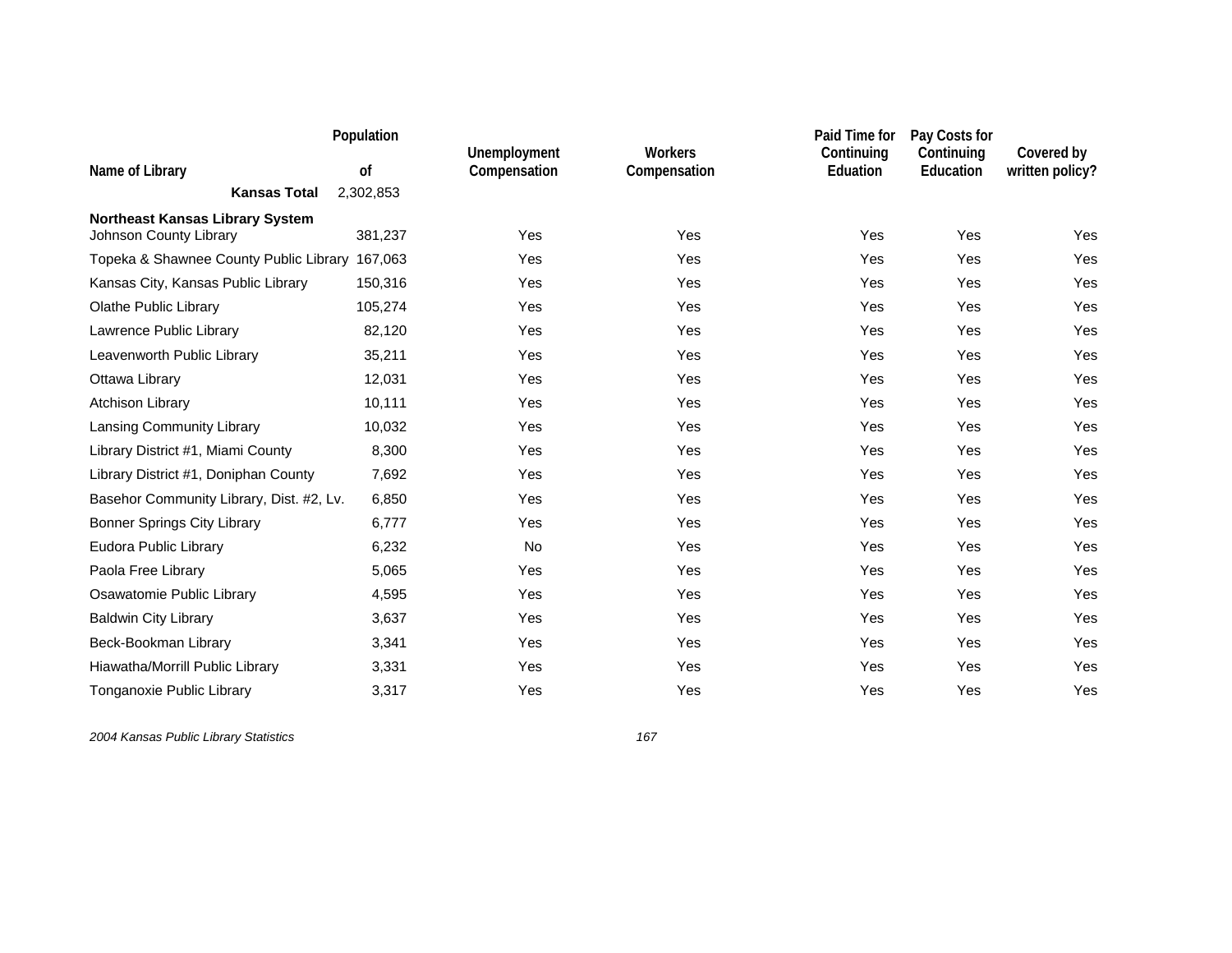|                                        | Population |                              |                                | Paid Time for                 | Pay Costs for           |                               |
|----------------------------------------|------------|------------------------------|--------------------------------|-------------------------------|-------------------------|-------------------------------|
| Name of Library                        | of         | Unemployment<br>Compensation | <b>Workers</b><br>Compensation | Continuing<br><b>Eduation</b> | Continuing<br>Education | Covered by<br>written policy? |
| <b>Kansas Total</b>                    | 2,302,853  |                              |                                |                               |                         |                               |
| <b>Northeast Kansas Library System</b> |            |                              |                                |                               |                         |                               |
| Osage City Public Library              | 2,954      | Yes                          | Yes                            | Yes                           | Yes                     | Yes                           |
| Meriden Community Library              | 2,742      | Yes                          | No                             | Yes                           | Yes                     | Yes                           |
| Linwood Community Library Dist. #1     | 2,734      | Yes                          | Yes                            | Yes                           | Yes                     | Yes                           |
| Mary Cotton Public                     | 2,559      | Yes                          | Yes                            | Yes                           | Yes                     | Yes                           |
| Oskaloosa Public Library               | 2,182      | Yes                          | Yes                            | Yes                           | Yes                     | Yes                           |
| Seneca Free Library                    | 2,084      | Yes                          | Yes                            | Yes                           | Yes                     | Yes                           |
| Delaware Township Library              | 2,068      | Yes                          | No                             | Yes                           | Yes                     | Yes                           |
| Silver Lake Library                    | 1,993      | Yes                          | Yes                            | Yes                           | Yes                     | <b>Yes</b>                    |
| Horton Public Library                  | 1,883      | <b>No</b>                    | Yes                            | Yes                           | Yes                     | Yes                           |
| Rossville Community Library            | 1,846      | Yes                          | Yes                            | Yes                           | Yes                     | Yes                           |
| Lyndon Carnegie Library                | 1,628      | Yes                          | No                             | Yes                           | Yes                     | Yes                           |
| <b>Wellsville City Library</b>         | 1,595      | Yes                          | Yes                            | Yes                           | Yes                     | Yes                           |
| Carbondale City Library                | 1,439      | Yes                          | <b>No</b>                      | Yes                           | Yes                     | Yes                           |
| Winchester Public Library              | 1,287      | <b>No</b>                    | Yes                            | Yes                           | Yes                     | Yes                           |
| <b>Burlingame Community Library</b>    | 997        | Yes                          | Yes                            | Yes                           | Yes                     | <b>Yes</b>                    |
| Nortonville Public Library             | 971        | Yes                          | Yes                            | Yes                           | Yes                     | Yes                           |
| Overbrook Public Library               | 960        | Yes                          | Yes                            | Yes                           | Yes                     | Yes                           |
| Mclouth Public Library                 | 855        | Yes                          | Yes                            | Yes                           | Yes                     | Yes                           |
| <b>Effingham Community Library</b>     | 585        | Yes                          | Yes                            | Yes                           | Yes                     | Yes                           |
| Barnes Reading Room                    | 530        | No                           | No                             | Yes                           | Yes                     | Yes                           |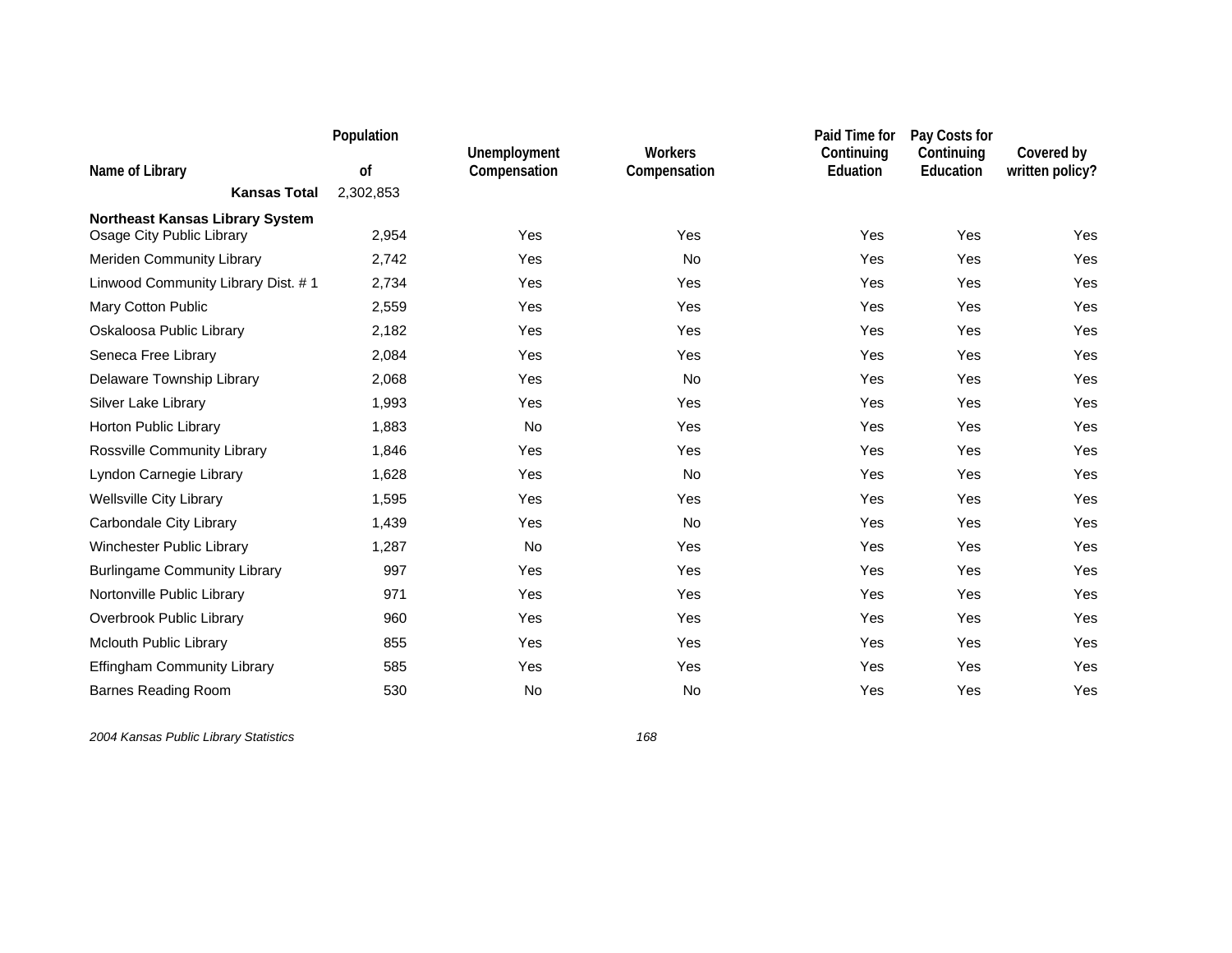|                                                                          | Population      |                              |                         | Paid Time for          | Pay Costs for           |                               |
|--------------------------------------------------------------------------|-----------------|------------------------------|-------------------------|------------------------|-------------------------|-------------------------------|
| Name of Library<br><b>Kansas Total</b>                                   | 0f<br>2,302,853 | Unemployment<br>Compensation | Workers<br>Compensation | Continuing<br>Eduation | Continuing<br>Education | Covered by<br>written policy? |
|                                                                          |                 |                              |                         |                        |                         |                               |
| <b>Northeast Kansas Library System</b><br><b>Richmond Public Library</b> | 518             | No                           | <b>No</b>               | Yes                    | Yes                     | Yes                           |
| Centralia Coim, Munity Library                                           | 512             | Yes                          | Yes                     | Yes                    | Yes                     | Yes                           |
| Wetmore Public Library                                                   | 357             | Yes                          | Yes                     | Yes                    | Yes                     | Yes                           |
| <b>Bern Community Library</b>                                            | 201             | No                           | <b>No</b>               | Yes                    | Yes                     | Yes                           |
| Corning City Library                                                     | 167             | No                           | <b>No</b>               | Yes                    | Yes                     | Yes                           |
| <b>System Total</b>                                                      | 1.048.179       |                              |                         |                        |                         |                               |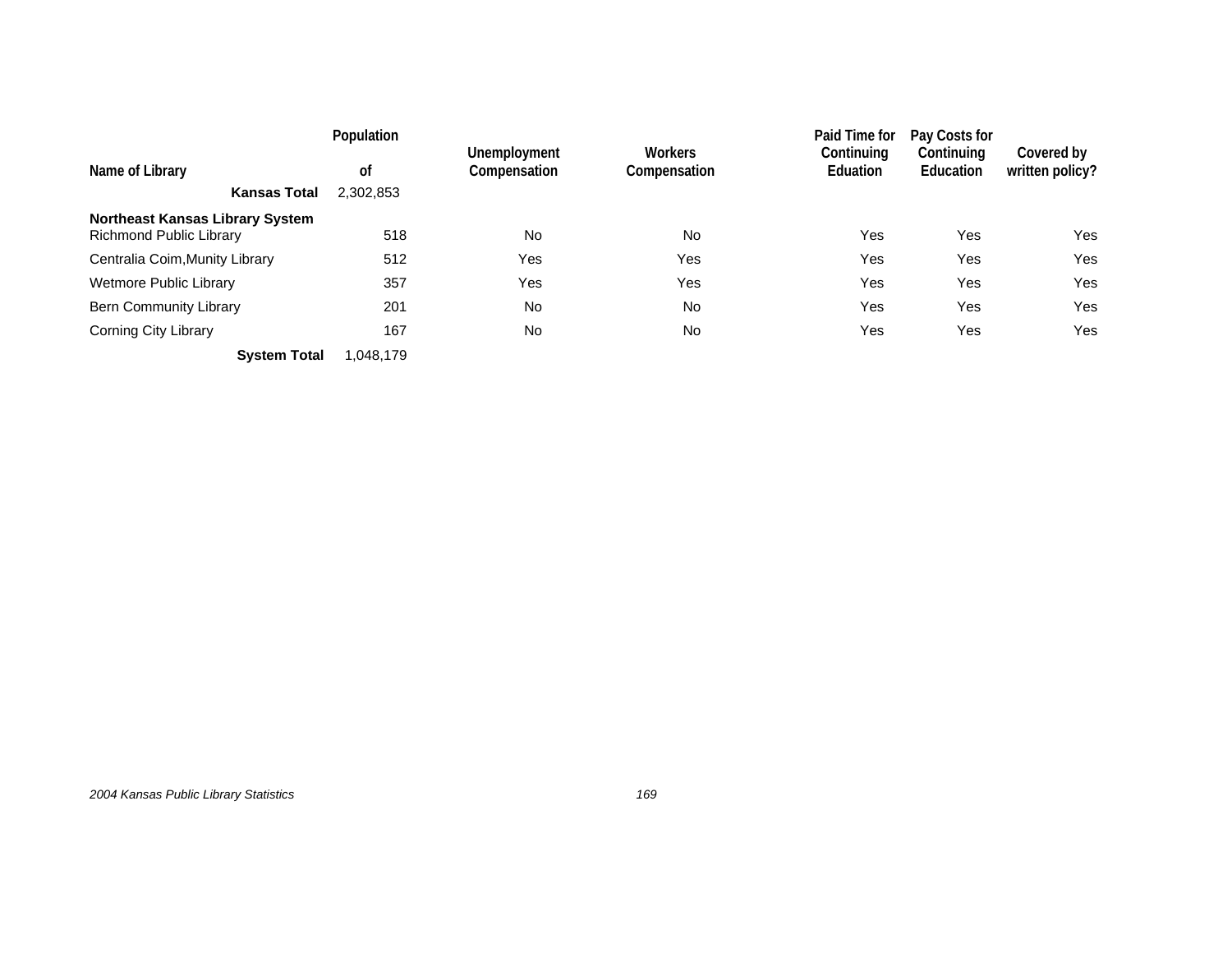|                                        | Population |                              |                                | Paid Time for          | Pay Costs for           |                               |
|----------------------------------------|------------|------------------------------|--------------------------------|------------------------|-------------------------|-------------------------------|
| Name of Library                        | of         | Unemployment<br>Compensation | <b>Workers</b><br>Compensation | Continuing<br>Eduation | Continuing<br>Education | Covered by<br>written policy? |
| <b>Kansas Total</b>                    | 2,302,853  |                              |                                |                        |                         |                               |
| <b>Northwest Kansas Library System</b> |            |                              |                                |                        |                         |                               |
| Colby/Pioneer Memorial Library         | 5,244      | Yes                          | Yes                            | Yes                    | Yes                     | Yes                           |
| Goodland Public Library                | 4,589      | Yes                          | Yes                            | Yes                    | Yes                     | Yes                           |
| Norton Public Library                  | 2,901      | Yes                          | Yes                            | Yes                    | Yes                     | Yes                           |
| <b>Atwood Public Library</b>           | 2,843      | <b>No</b>                    | <b>No</b>                      | Yes                    | Yes                     | Yes                           |
| <b>Graham County Public Library</b>    | 2,808      | Yes                          | Yes                            | Yes                    | Yes                     | Yes                           |
| Sheridan County Public Library         | 2,662      | Yes                          | Yes                            | Yes                    | Yes                     | Yes                           |
| Oakley Public Library                  | 2,029      | Yes                          | Yes                            | Yes                    | Yes                     | Yes                           |
| <b>Oberlin City Library</b>            | 1,884      | <b>No</b>                    | No                             | Yes                    | Yes                     | Yes                           |
| <b>Wakeeney Public Library</b>         | 1,800      | Yes                          | Yes                            | Yes                    | Yes                     | No                            |
| St. Francis Public Library             | 1,390      | No                           | No                             | Yes                    | No                      | No                            |
| Jay Johnson Public Library             | 901        | No                           | <b>No</b>                      | Yes                    | Yes                     | Yes                           |
| Sharon Springs Public Library          | 799        | <b>No</b>                    | No                             | Yes                    | Yes                     | Yes                           |
| Almena City Library                    | 460        | <b>No</b>                    | <b>No</b>                      | <b>No</b>              | <b>No</b>               | No                            |
| <b>Bird City Public Library</b>        | 444        | Yes                          | Yes                            | Yes                    | Yes                     | No                            |
| <b>Grinnell/Moore Family Library</b>   | 314        | No                           | <b>No</b>                      | <b>No</b>              | <b>No</b>               | No                            |
| <b>Grainfield City Library</b>         | 313        | No                           | No                             | Yes                    | Yes                     | Yes                           |
| Lenora Public Library                  | 300        | No                           | Yes                            | Yes                    | Yes                     | Yes                           |
| Selden Public Library                  | 190        | No                           | No                             | No                     | <b>No</b>               | No                            |
| Norcatur Public Library                | 161        | Yes                          | Yes                            | Yes                    | Yes                     | Yes                           |
| Jennings City Library                  | 135        | No                           | Yes                            | Yes                    | Yes                     | Yes                           |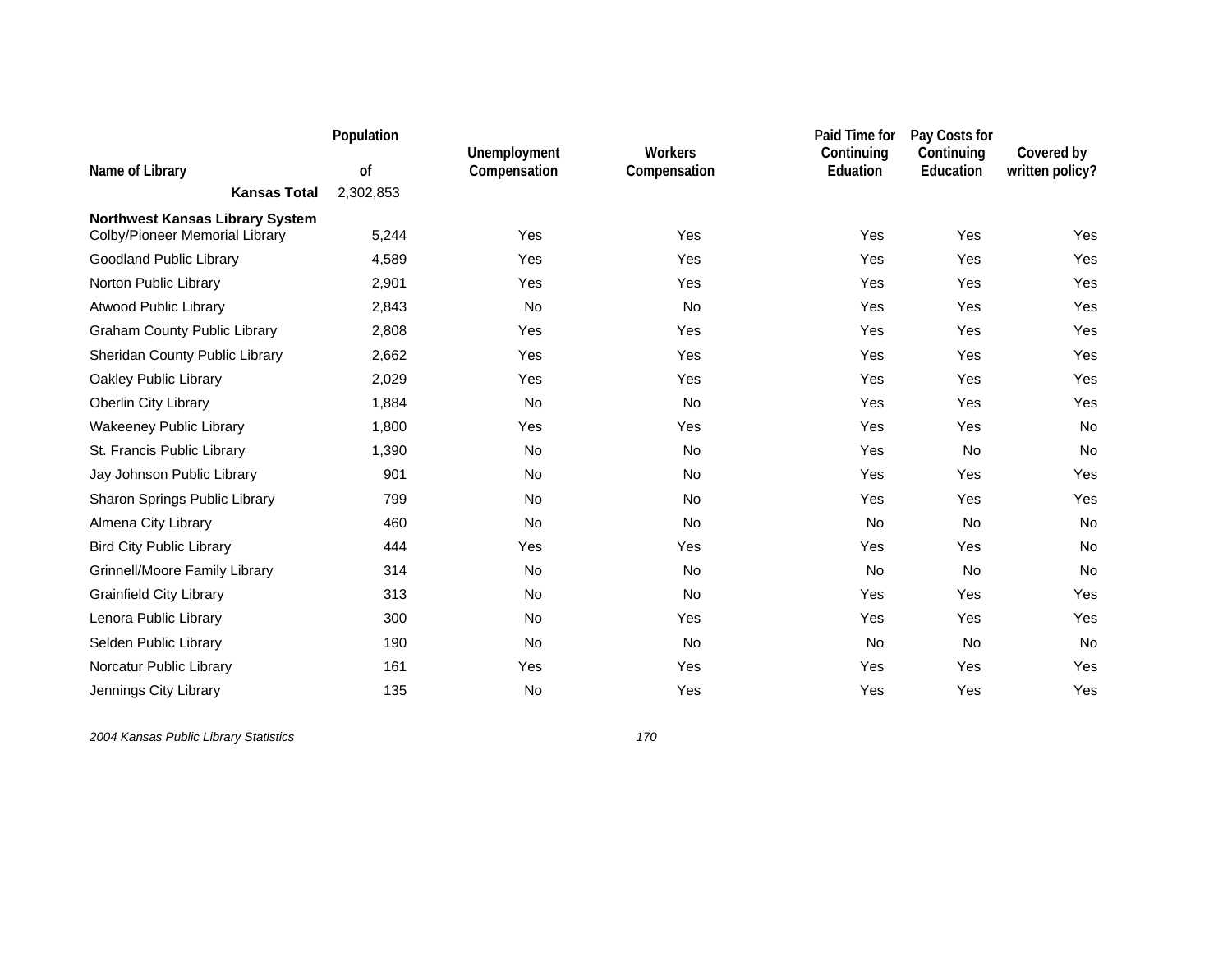|                                                             | Population |                              |                         | Paid Time for                 | Pay Costs for           |                               |
|-------------------------------------------------------------|------------|------------------------------|-------------------------|-------------------------------|-------------------------|-------------------------------|
| Name of Library                                             | 0t         | Unemployment<br>Compensation | Workers<br>Compensation | Continuing<br><b>Eduation</b> | Continuing<br>Education | Covered by<br>written policy? |
| <b>Kansas Total</b>                                         | 2.302.853  |                              |                         |                               |                         |                               |
| <b>Northwest Kansas Library System</b><br>Gove City Library | 99         | No                           | No                      | No                            | No                      | <b>No</b>                     |
|                                                             |            |                              |                         |                               |                         |                               |
| <b>System Total</b>                                         | 32.266     |                              |                         |                               |                         |                               |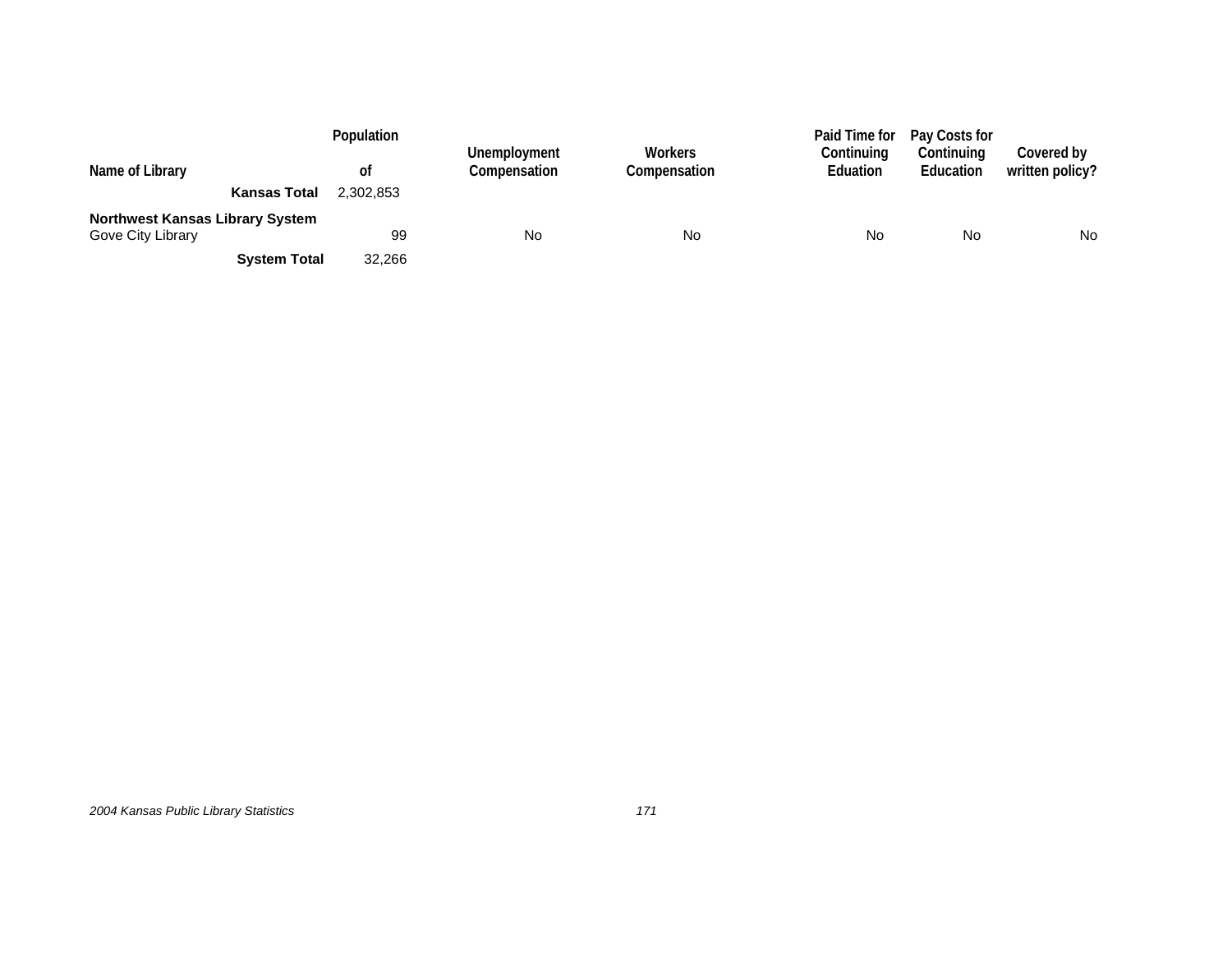|                                     | Population | Unemployment | <b>Workers</b> | Paid Time for<br>Continuing | Pay Costs for<br>Continuing | Covered by      |
|-------------------------------------|------------|--------------|----------------|-----------------------------|-----------------------------|-----------------|
| Name of Library                     | of         | Compensation | Compensation   | Eduation                    | Education                   | written policy? |
| <b>Kansas Total</b>                 | 2,302,853  |              |                |                             |                             |                 |
| South Central Kansas Library System |            |              |                |                             |                             |                 |
| Wichita Public Library              | 354,617    | Yes          | Yes            | Yes                         | Yes                         | Yes             |
| Hutchison Public Library            | 40,783     | Yes          | Yes            | Yes                         | Yes                         | Yes             |
| Derby Public Library                | 19,200     | Yes          | Yes            | Yes                         | Yes                         | Yes             |
| Newton Public Library               | 17,977     | Yes          | Yes            | Yes                         | Yes                         | Yes             |
| Mcpherson Public Library            | 13,731     | Yes          | Yes            | Yes                         | Yes                         | Yes             |
| <b>Bradford Memorial Library</b>    | 12,686     | Yes          | Yes            | Yes                         | Yes                         | Yes             |
| <b>Winfield Public Library</b>      | 12,016     | Yes          | Yes            | Yes                         | Yes                         | No              |
| Arkansas City Public Library        | 11,788     | Yes          | Yes            | Yes                         | Yes                         | Yes             |
| Haysville Community Library         | 9,545      | Yes          | Yes            | Yes                         | Yes                         | Yes             |
| <b>Pratt Public Library</b>         | 9,437      | Yes          | Yes            | Yes                         | Yes                         | No              |
| Augusta Public Library              | 8,486      | Yes          | Yes            | Yes                         | Yes                         | Yes             |
| <b>Wellington Public</b>            | 8,299      | Yes          | Yes            | Yes                         | Yes                         | Yes             |
| Andover Public Library              | 8,222      | Yes          | Yes            | Yes                         | Yes                         | Yes             |
| Park City Community Public Library  | 6,877      | Yes          | Yes            | Yes                         | Yes                         | No              |
| Mulvane Public Library              | 5,536      | Yes          | Yes            | Yes                         | Yes                         | Yes             |
| Edna Buschow Memorial Library       | 5,167      | Yes          | Yes            | Yes                         | Yes                         | Yes             |
| <b>Hesston Public Library</b>       | 3,614      | Yes          | Yes            | Yes                         | Yes                         | Yes             |
| Lyons Public Library                | 3,565      | Yes          | Yes            | Yes                         | Yes                         | Yes             |
| <b>Lindsborg Community Library</b>  | 3,290      | No           | Yes            | <b>No</b>                   | <b>No</b>                   | No              |
| Kingman Carnegie Library            | 3,270      | Yes          | Yes            | Yes                         | Yes                         | Yes             |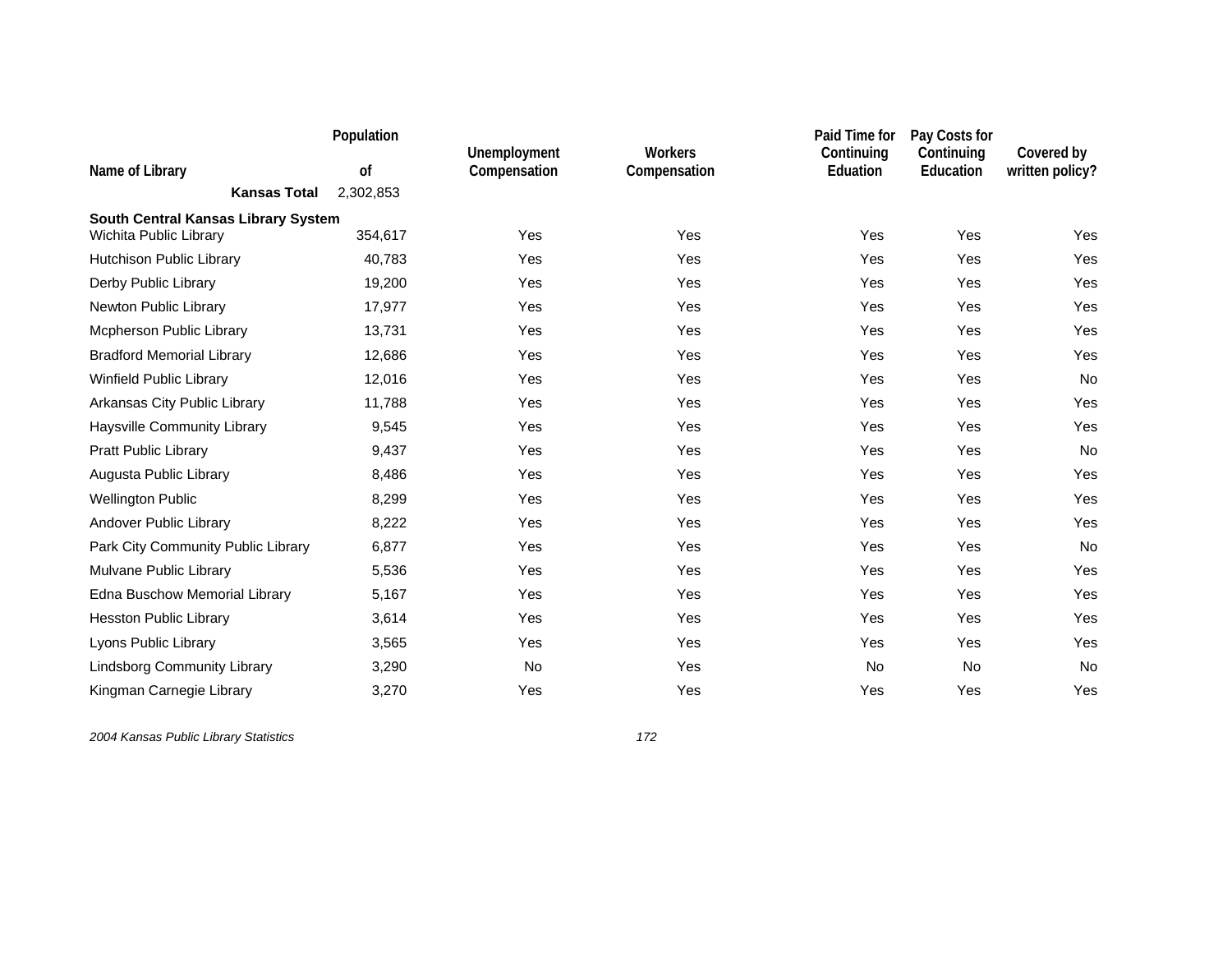|                                     | Population |                              |                                | Paid Time for          | Pay Costs for           |                               |
|-------------------------------------|------------|------------------------------|--------------------------------|------------------------|-------------------------|-------------------------------|
| Name of Library                     | οf         | Unemployment<br>Compensation | <b>Workers</b><br>Compensation | Continuing<br>Eduation | Continuing<br>Education | Covered by<br>written policy? |
| <b>Kansas Total</b>                 | 2,302,853  |                              |                                |                        |                         |                               |
| South Central Kansas Library System |            |                              |                                |                        |                         |                               |
| Kiowa County Library                | 3,152      | Yes                          | Yes                            | Yes                    | Yes                     | Yes                           |
| <b>Goddard Public Library</b>       | 2,932      | Yes                          | Yes                            | Yes                    | Yes                     | Yes                           |
| Douglass Public Library             | 2,611      | Yes                          | Yes                            | Yes                    | Yes                     | Yes                           |
| <b>Sterling Free Public Library</b> | 2,568      | No                           | No                             | Yes                    | Yes                     | Yes                           |
| <b>Cheney Public Library</b>        | 2,492      | Yes                          | Yes                            | Yes                    | Yes                     | Yes                           |
| Anthony Public Library              | 2,308      | Yes                          | Yes                            | Yes                    | Yes                     | Yes                           |
| <b>Colwich Community Library</b>    | 2,249      | Yes                          | Yes                            | Yes                    | Yes                     | Yes                           |
| <b>Clearwater Public Library</b>    | 2,202      | No                           | Yes                            | Yes                    | Yes                     | Yes                           |
| Lincoln Library                     | 2,067      | Yes                          | Yes                            | Yes                    | Yes                     | Yes                           |
| <b>Halstead Public Library</b>      | 1,888      | Yes                          | Yes                            | Yes                    | Yes                     | Yes                           |
| <b>Belle Plaine Public Library</b>  | 1,654      | No                           | Yes                            | Yes                    | Yes                     | Yes                           |
| Moundridge Public Library           | 1,645      | No                           | No                             | Yes                    | Yes                     | No                            |
| Sedgwick/Lillian Tear               | 1,637      | Yes                          | Yes                            | Yes                    | Yes                     | Yes                           |
| Harper Public Library               | 1,498      | Yes                          | No                             | Yes                    | Yes                     | Yes                           |
| Andale District Library             | 1,429      | No                           | No                             | No                     | <b>No</b>               | No                            |
| Towanda Public Library              | 1,338      | No                           | Yes                            | Yes                    | Yes                     | Yes                           |
| <b>Buhler Public Library</b>        | 1,336      | Yes                          | Yes                            | Yes                    | Yes                     | Yes                           |
| Conway Springs City Library         | 1,277      | No                           | No                             | Yes                    | Yes                     | Yes                           |
| Ida Long Goodman Memorial Library   | 1,249      | Yes                          | Yes                            | Yes                    | Yes                     | Yes                           |
| Caldwell Carnegie Library           | 1,224      | No                           | Yes                            | Yes                    | Yes                     | No                            |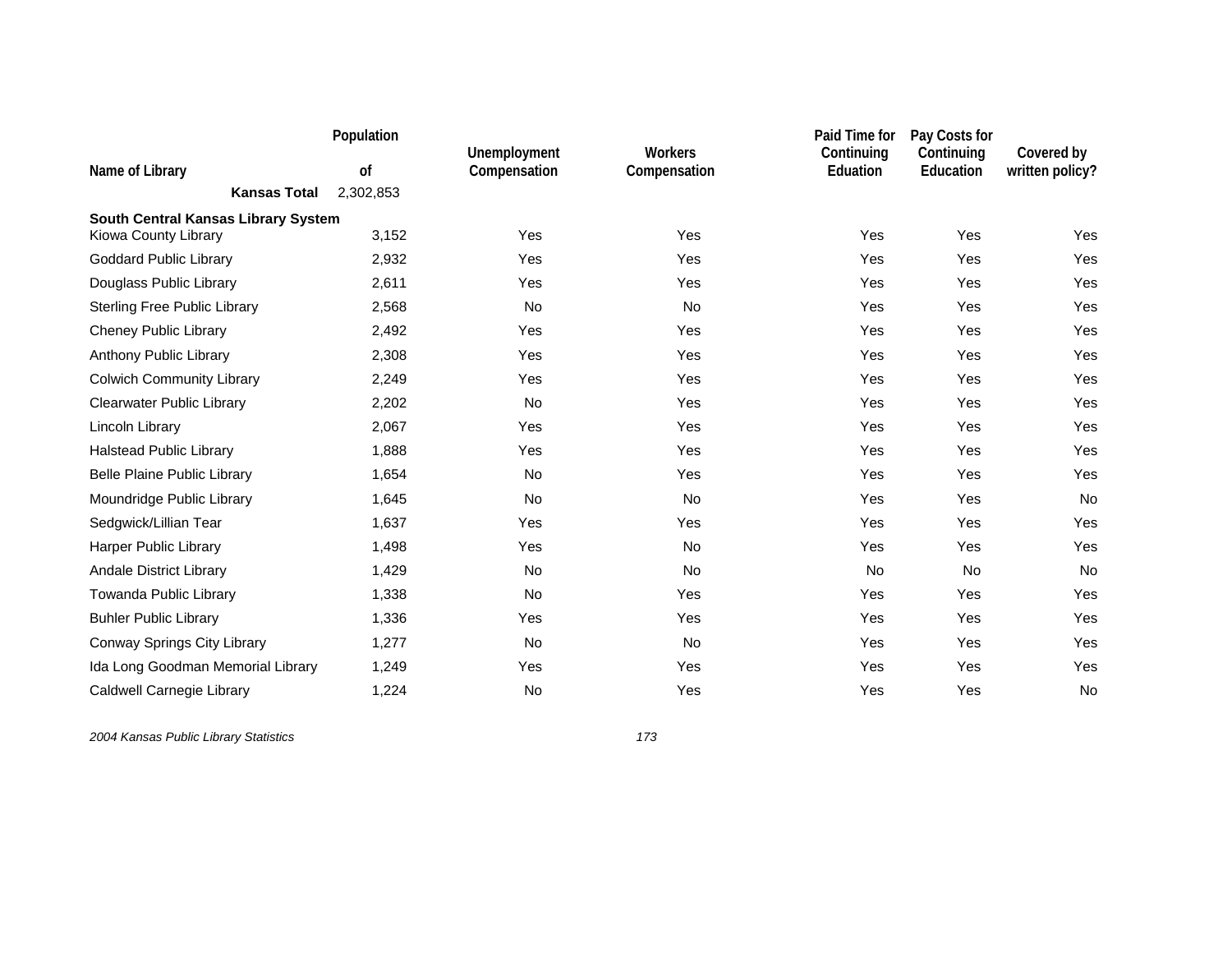|                                     | Population |                              |                                | Paid Time for                 | Pay Costs for           |                               |
|-------------------------------------|------------|------------------------------|--------------------------------|-------------------------------|-------------------------|-------------------------------|
| Name of Library                     | of         | Unemployment<br>Compensation | <b>Workers</b><br>Compensation | Continuing<br><b>Eduation</b> | Continuing<br>Education | Covered by<br>written policy? |
| <b>Kansas Total</b>                 | 2,302,853  |                              |                                |                               |                         |                               |
| South Central Kansas Library System |            |                              |                                |                               |                         |                               |
| Inman Public Library                | 1,194      | <b>No</b>                    | No                             | Yes                           | Yes                     | Yes                           |
| Nickerson Public Library            | 1,183      | Yes                          | Yes                            | Yes                           | Yes                     | Yes                           |
| Haven Public Library                | 1,170      | <b>No</b>                    | <b>No</b>                      | Yes                           | Yes                     | Yes                           |
| <b>Oxford Public Library</b>        | 1,134      | Yes                          | Yes                            | Yes                           | Yes                     | Yes                           |
| Mt. Hope Public Library             | 1,125      | No                           | No                             | Yes                           | Yes                     | No                            |
| Nora E. Larabee Memorial Library    | 1,097      | Yes                          | Yes                            | Yes                           | Yes                     | Yes                           |
| Canton Township                     | 1,073      | <b>No</b>                    | <b>No</b>                      | <b>No</b>                     | Yes                     | No                            |
| Kiowa Public Library                | 989        | No                           | No                             | Yes                           | Yes                     | Yes                           |
| Ruth Dole Memorial Library          | 921        | No                           | No                             | Yes                           | Yes                     | Yes                           |
| Garden Plain Community Library      | 807        | No                           | No                             | No                            | <b>No</b>               | No                            |
| <b>Udall Public Library</b>         | 789        | <b>No</b>                    | <b>No</b>                      | Yes                           | Yes                     | <b>No</b>                     |
| <b>Marquette Community Library</b>  | 750        | No                           | No                             | Yes                           | Yes                     | Yes                           |
| Little River Community Library      | 723        | Yes                          | Yes                            | Yes                           | Yes                     | Yes                           |
| Argonia/Dixon Township Library      | 712        | No                           | No                             | Yes                           | Yes                     | Yes                           |
| Potwin Public Library               | 651        | No                           | No                             | Yes                           | Yes                     | No                            |
| Leon Public Library                 | 646        | <b>No</b>                    | <b>No</b>                      | <b>No</b>                     | <b>No</b>               | No                            |
| <b>Whitewater Memorial Library</b>  | 636        | <b>No</b>                    | <b>No</b>                      | Yes                           | Yes                     | Yes                           |
| <b>Attica City Library</b>          | 609        | Yes                          | No                             | Yes                           | Yes                     | Yes                           |
| Pretty Prairie Public Library       | 598        | Yes                          | Yes                            | Yes                           | Yes                     | Yes                           |
| Viola Township                      | 590        | No                           | No                             | <b>No</b>                     | <b>No</b>               | Yes                           |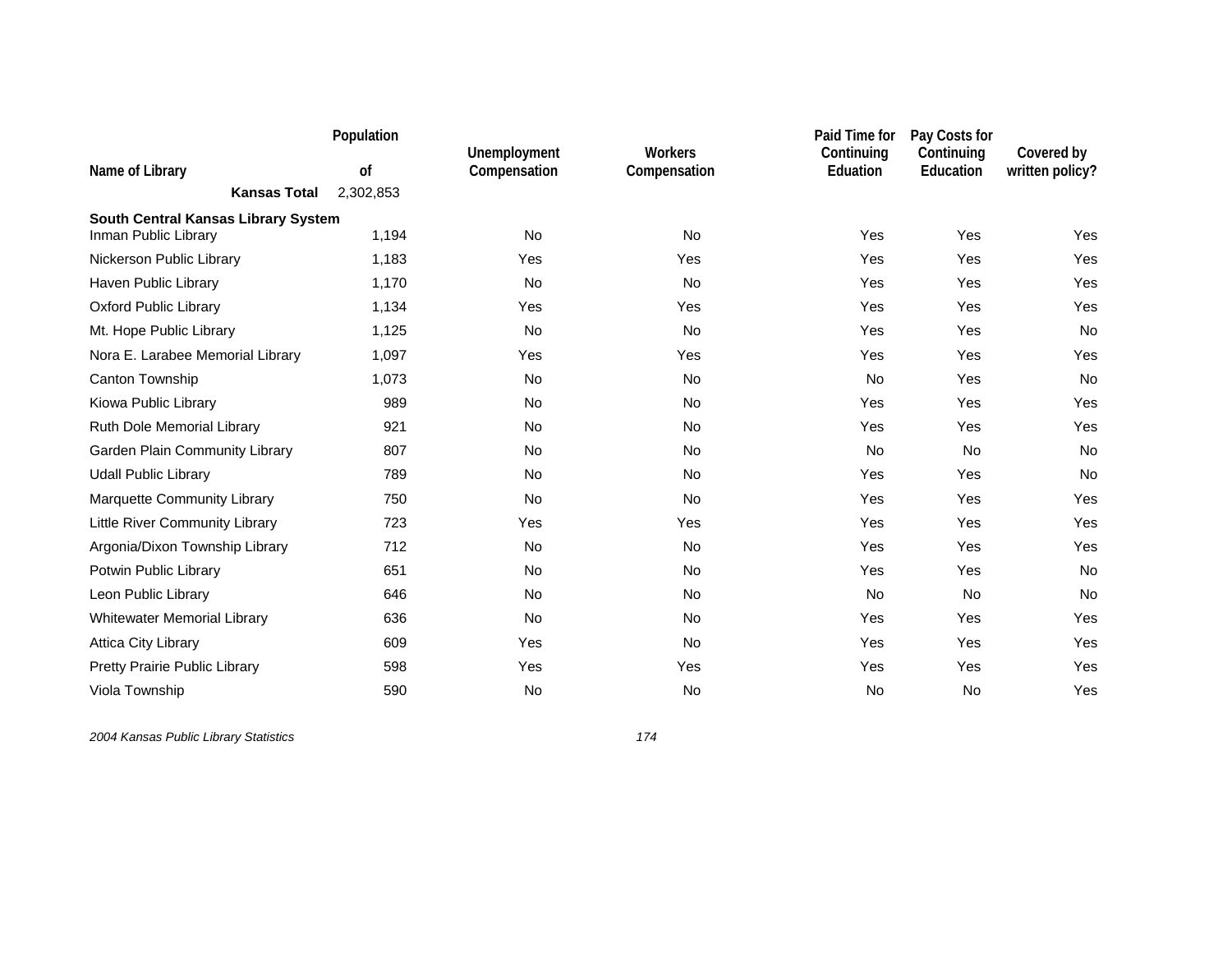|                                     | Population    |                              |                                | Paid Time for          | Pay Costs for           |                               |
|-------------------------------------|---------------|------------------------------|--------------------------------|------------------------|-------------------------|-------------------------------|
| Name of Library                     | <sub>of</sub> | Unemployment<br>Compensation | <b>Workers</b><br>Compensation | Continuing<br>Eduation | Continuing<br>Education | Covered by<br>written policy? |
| <b>Kansas Total</b>                 | 2,302,853     |                              |                                |                        |                         |                               |
| South Central Kansas Library System |               |                              |                                |                        |                         |                               |
| South Haven Township Library        | 576           | <b>No</b>                    | <b>No</b>                      | Yes                    | Yes                     | No                            |
| Norwich Public                      | 535           | No                           | No                             | <b>No</b>              | Yes                     | Yes                           |
| Macksville City Library             | 498           | No                           | <b>No</b>                      | Yes                    | Yes                     | Yes                           |
| Cunningham Public Library           | 490           | Yes                          | No                             | Yes                    | Yes                     | Yes                           |
| <b>Arlington City Library</b>       | 444           | <b>No</b>                    | <b>Yes</b>                     | Yes                    | Yes                     | No                            |
| <b>Turon Community Library</b>      | 432           | <b>No</b>                    | Yes                            | Yes                    | Yes                     | Yes                           |
| Farmer Township Community Library   | 422           | No                           | <b>No</b>                      | <b>No</b>              | <b>No</b>               | No                            |
| <b>Walton Community Library</b>     | 298           | <b>No</b>                    | <b>No</b>                      | Yes                    | Yes                     | <b>No</b>                     |
| Sylvia Public Library               | 295           | <b>No</b>                    | <b>No</b>                      | Yes                    | Yes                     | Yes                           |
| Geneseo Public Library              | 268           | No                           | <b>No</b>                      | Yes                    | Yes                     | Yes                           |
| Partridge Public Library            | 265           | No                           | No                             | Yes                    | Yes                     | Yes                           |
| Zenda Public Library                | 206           | <b>No</b>                    | Yes                            | Yes                    | Yes                     | <b>No</b>                     |
| Wisner Library                      | 202           | No                           | No                             | <b>No</b>              | <b>No</b>               | No                            |
| Hardtner Public Library             | 192           | Yes                          | No                             | Yes                    | Yes                     | Yes                           |
| <b>System Total</b>                 | 619,382       |                              |                                |                        |                         |                               |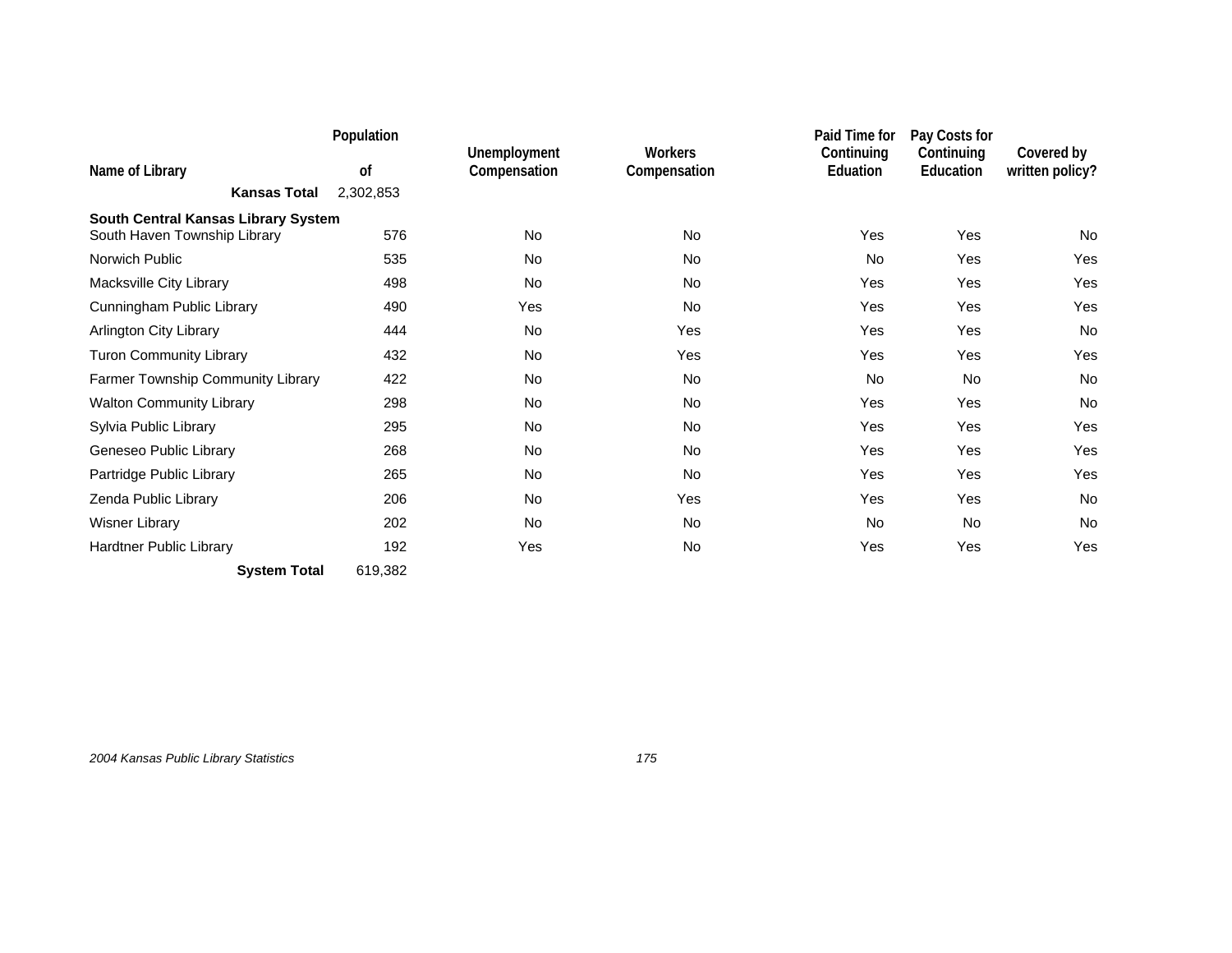|                                        | Population |                              |                                | Paid Time for                 | Pay Costs for           |                               |
|----------------------------------------|------------|------------------------------|--------------------------------|-------------------------------|-------------------------|-------------------------------|
| Name of Library                        | of         | Unemployment<br>Compensation | <b>Workers</b><br>Compensation | Continuing<br><b>Eduation</b> | Continuing<br>Education | Covered by<br>written policy? |
| <b>Kansas Total</b>                    | 2,302,853  |                              |                                |                               |                         |                               |
| <b>Southeast Kansas Library System</b> |            |                              |                                |                               |                         |                               |
| Pittsburg Public Library               | 19,276     | Yes                          | Yes                            | Yes                           | Yes                     | Yes                           |
| Independence Public Library            | 13,540     | Yes                          | Yes                            | Yes                           | Yes                     | Yes                           |
| Parsons Public Library                 | 11,296     | Yes                          | Yes                            | Yes                           | Yes                     | Yes                           |
| Coffeyville Public Library             | 10,472     | Yes                          | Yes                            | Yes                           | Yes                     | Yes                           |
| <b>Chanute Public Library</b>          | 9,053      | Yes                          | Yes                            | Yes                           | Yes                     | Yes                           |
| <b>Coffey County Library</b>           | 8,815      | Yes                          | Yes                            | Yes                           | Yes                     | Yes                           |
| Fort Scott Public Library              | 8,065      | Yes                          | Yes                            | Yes                           | Yes                     | No                            |
| Iola Public Library                    | 6,033      | Yes                          | Yes                            | Yes                           | Yes                     | Yes                           |
| Johnston Public Library                | 4,344      | Yes                          | Yes                            | Yes                           | Yes                     | Yes                           |
| <b>Garnett Public Library</b>          | 3,388      | Yes                          | Yes                            | Yes                           | Yes                     | Yes                           |
| Columbus Public Library                | 3,286      | Yes                          | Yes                            | Yes                           | Yes                     | Yes                           |
| Galena Public Library                  | 3,168      | No                           | No                             | Yes                           | Yes                     | No                            |
| Eureka Carnegie Library                | 2,816      | Yes                          | Yes                            | Yes                           | Yes                     | Yes                           |
| <b>Girard Public</b>                   | 2,734      | Yes                          | Yes                            | Yes                           | Yes                     | Yes                           |
| Neodesha/W.A. Rankin Memorial          | 2,734      | Yes                          | Yes                            | Yes                           | Yes                     | Yes                           |
| Fredonia Public Library                | 2,520      | Yes                          | Yes                            | Yes                           | Yes                     | Yes                           |
| Cherryvale Public Library              | 2,292      | No                           | Yes                            | Yes                           | Yes                     | Yes                           |
| Caney City Library                     | 2,004      | Yes                          | Yes                            | Yes                           | Yes                     | Yes                           |
| Oswego Public                          | 1,989      | Yes                          | Yes                            | Yes                           | Yes                     | Yes                           |
| Linn County Library District #1        | 1,974      | Yes                          | Yes                            | Yes                           | Yes                     | Yes                           |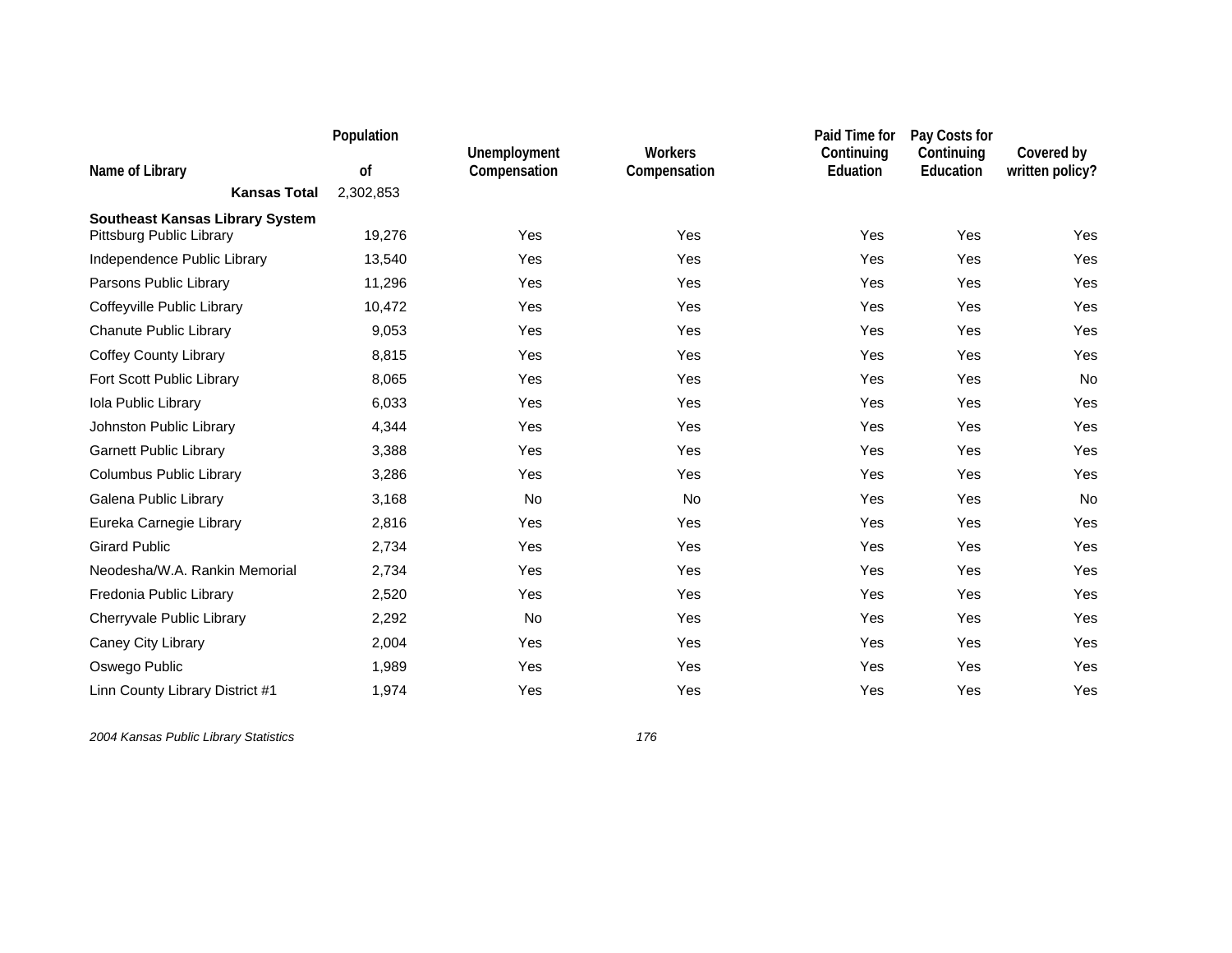|                                         | Population |                              |                                | Paid Time for                 | Pay Costs for           |                               |
|-----------------------------------------|------------|------------------------------|--------------------------------|-------------------------------|-------------------------|-------------------------------|
| Name of Library                         | of         | Unemployment<br>Compensation | <b>Workers</b><br>Compensation | Continuing<br><b>Eduation</b> | Continuing<br>Education | Covered by<br>written policy? |
| <b>Kansas Total</b>                     | 2,302,853  |                              |                                |                               |                         |                               |
| <b>Southeast Kansas Library System</b>  |            |                              |                                |                               |                         |                               |
| <b>Humboldt Public</b>                  | 1,926      | Yes                          | Yes                            | Yes                           | Yes                     | Yes                           |
| Linn County Library Dist #2             | 1,718      | Yes                          | Yes                            | Yes                           | Yes                     | Yes                           |
| Yates Center Public Library             | 1,520      | Yes                          | Yes                            | Yes                           | Yes                     | Yes                           |
| Arma City Library                       | 1,508      | No                           | No                             | Yes                           | Yes                     | No                            |
| Mound City/Linn County Dist. #4         | 1,443      | Yes                          | Yes                            | Yes                           | Yes                     | Yes                           |
| Pleasanton Lincoln Library              | 1,381      | Yes                          | Yes                            | Yes                           | Yes                     | Yes                           |
| Sedan Public Library                    | 1,288      | Yes                          | Yes                            | Yes                           | Yes                     | No                            |
| Chetopa City Library                    | 1,238      | Yes                          | Yes                            | Yes                           | Yes                     | Yes                           |
| Erie City Public Library                | 1,178      | Yes                          | Yes                            | Yes                           | Yes                     | Yes                           |
| <b>Altamont Public Library</b>          | 1,068      | No                           | Yes                            | No                            | <b>No</b>               | No                            |
| <b>Graves Memorial Library</b>          | 933        | Yes                          | <b>No</b>                      | Yes                           | Yes                     | Yes                           |
| <b>Madison Public Library</b>           | 822        | Yes                          | No                             | Yes                           | Yes                     | Yes                           |
| Howard City Library                     | 786        | Yes                          | Yes                            | Yes                           | Yes                     | No                            |
| Weir Public Library                     | 768        | No                           | No                             | Yes                           | Yes                     | No                            |
| Cedar Vale Memorial Library             | 689        | No                           | No                             | No                            | Yes                     | Yes                           |
| Moran Public Library                    | 550        | <b>No</b>                    | <b>No</b>                      | Yes                           | Yes                     | Yes                           |
| Linn County Library Dist. #3            | 507        | Yes                          | Yes                            | Yes                           | Yes                     | Yes                           |
| Thayer Friday Reading Club City Library | 499        | Yes                          | Yes                            | Yes                           | Yes                     | Yes                           |
| Altoona Public Library                  | 483        | No                           | No                             | Yes                           | Yes                     | Yes                           |
| Moline Public Library                   | 443        | No                           | No                             | <b>No</b>                     | <b>No</b>               | No                            |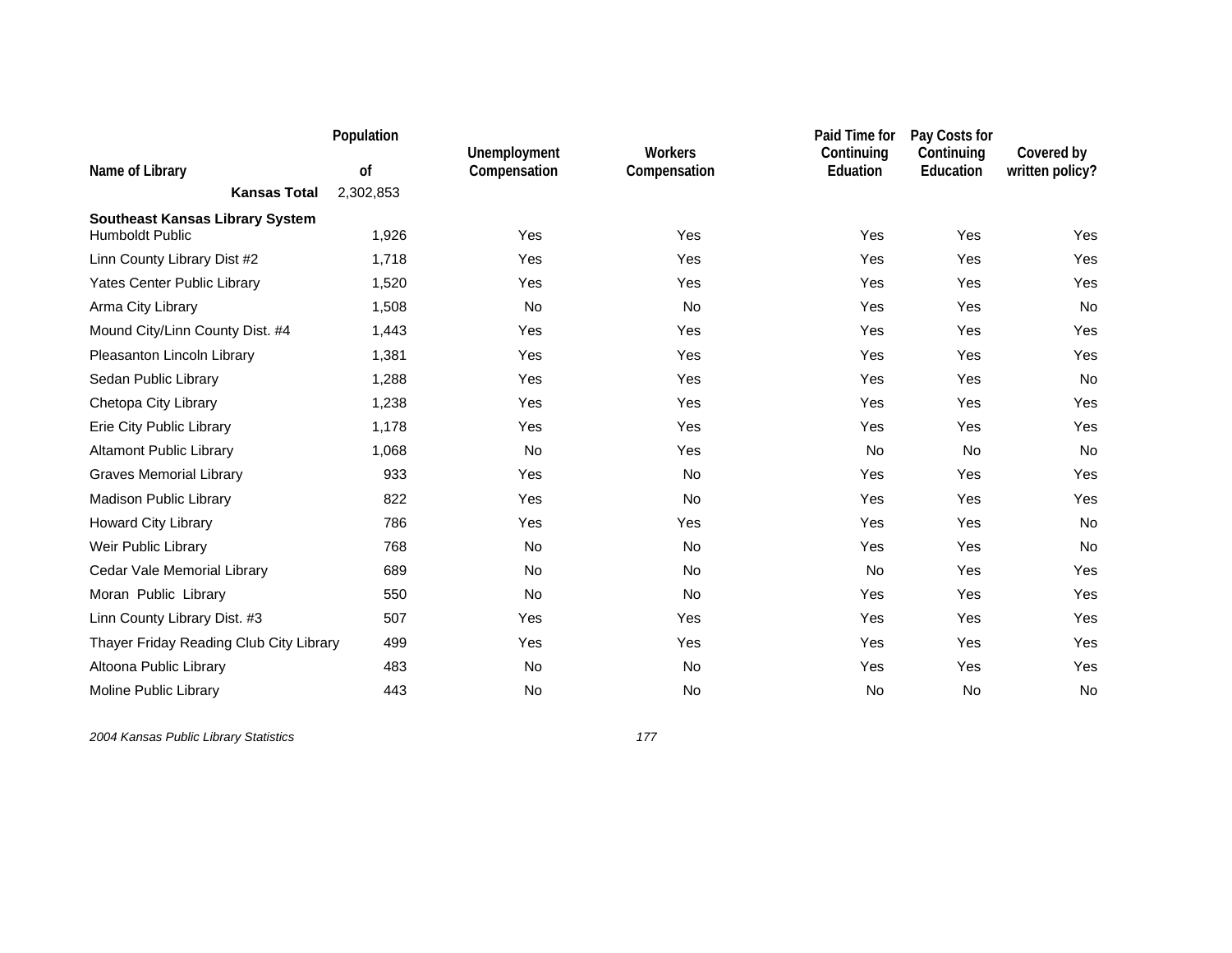|                                                               | Population |                              |                         | Paid Time for          | Pay Costs for           |                               |
|---------------------------------------------------------------|------------|------------------------------|-------------------------|------------------------|-------------------------|-------------------------------|
| Name of Library                                               | of         | Unemployment<br>Compensation | Workers<br>Compensation | Continuing<br>Eduation | Continuing<br>Education | Covered by<br>written policy? |
| <b>Kansas Total</b>                                           | 2,302,853  |                              |                         |                        |                         |                               |
|                                                               |            |                              |                         |                        |                         |                               |
| <b>Southeast Kansas Library System</b><br>Mccune City Library | 426        | <b>No</b>                    | <b>No</b>               | <b>No</b>              | Yes                     | Yes                           |
| Edna Public Library                                           | 420        | Yes                          | Yes                     | Yes                    | Yes                     | Yes                           |
| Mound Valley Library                                          | 414        | <b>No</b>                    | <b>No</b>               | <b>No</b>              | <b>No</b>               | <b>No</b>                     |
| Colony City Library                                           | 395        | Yes                          | Yes                     | Yes                    | Yes                     | No                            |
| Longton Public Library                                        | 382        | No                           | Yes                     | Yes                    | Yes                     | Yes                           |
| <b>Bronson Public Library</b>                                 | 341        | Yes                          | Yes                     | Yes                    | Yes                     | Yes                           |
| Hamilton City Library                                         | 328        | Yes                          | Yes                     | Yes                    | Yes                     | Yes                           |
| <b>Toronto Public Library</b>                                 | 296        | No                           | No                      | Yes                    | Yes                     | Yes                           |
| Prescott City Library                                         | 281        | Yes                          | Yes                     | Yes                    | Yes                     | No                            |
| Grenola Public                                                | 224        | Yes                          | No                      | Yes                    | Yes                     | Yes                           |
| Walnut Public Library                                         | 221        | Yes                          | No                      | Yes                    | Yes                     | Yes                           |
| Fall River Public Library                                     | 153        | No                           | No                      | No                     | <b>No</b>               | No                            |
| <b>Hepler City Library</b>                                    | 153        | No                           | No                      | No                     | Yes                     | Yes                           |
| Savonburg Public Library                                      | 91         | No                           | <b>No</b>               | Yes                    | Yes                     | <b>Yes</b>                    |
| Havana Library                                                | 86         | No                           | No                      | No                     | No                      | No                            |
| <b>System Total</b>                                           | 144,758    |                              |                         |                        |                         |                               |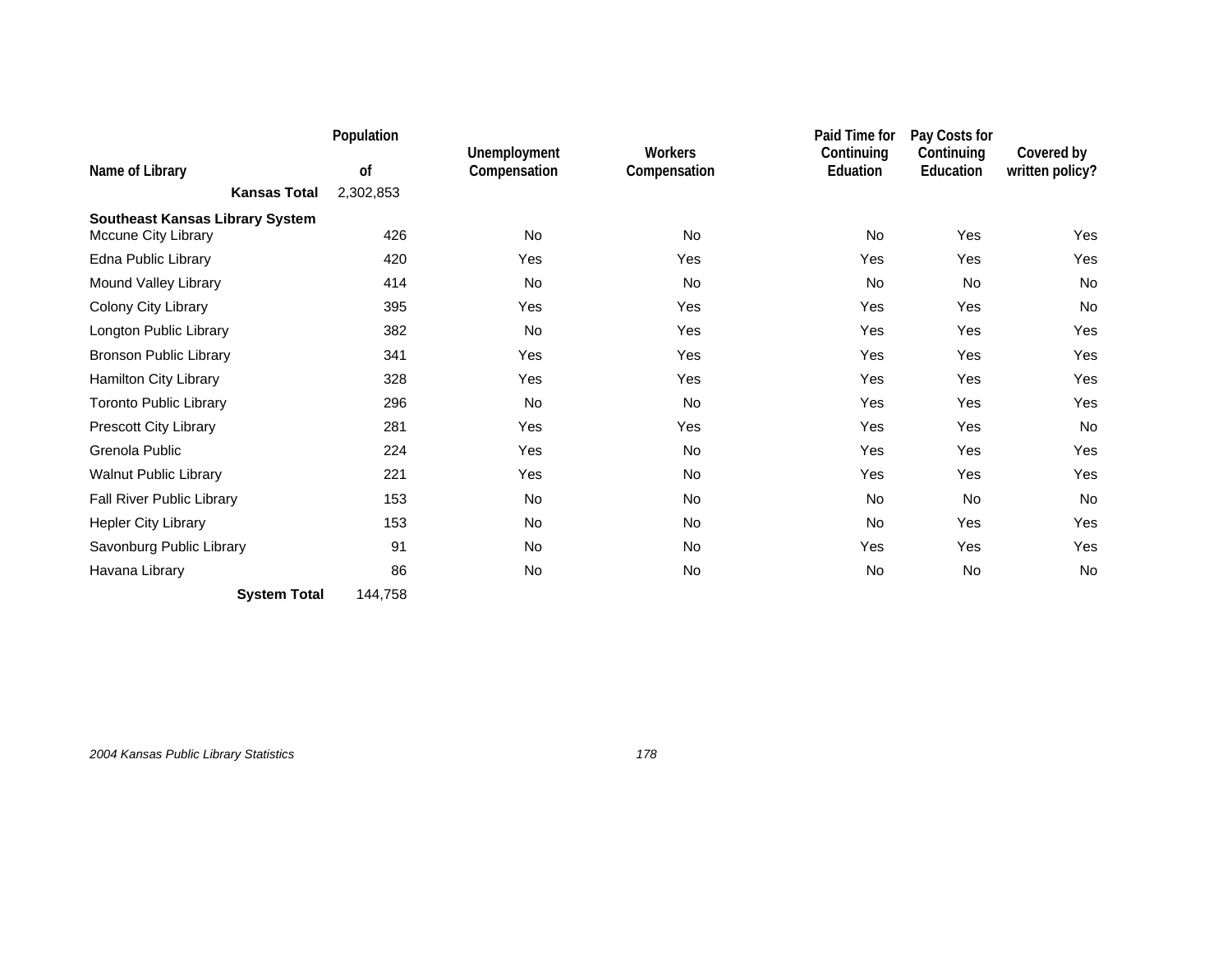|                                        | Population |                              |                                | Paid Time for                 | Pay Costs for           |                               |
|----------------------------------------|------------|------------------------------|--------------------------------|-------------------------------|-------------------------|-------------------------------|
| Name of Library                        | of         | Unemployment<br>Compensation | <b>Workers</b><br>Compensation | Continuing<br><b>Eduation</b> | Continuing<br>Education | Covered by<br>written policy? |
| <b>Kansas Total</b>                    | 2,302,853  |                              |                                |                               |                         |                               |
| <b>Southwest Kansas Library System</b> |            |                              |                                |                               |                         |                               |
| <b>Finney County Public Library</b>    | 39,176     | Yes                          | Yes                            | Yes                           | Yes                     | Yes                           |
| Dodge City Public Library              | 25,568     | Yes                          | Yes                            | Yes                           | Yes                     | Yes                           |
| Liberal Memorial Library               | 20,067     | Yes                          | Yes                            | Yes                           | Yes                     | Yes                           |
| <b>Grant County Library</b>            | 7,745      | Yes                          | Yes                            | Yes                           | Yes                     | Yes                           |
| <b>Stevens County Library</b>          | 5,389      | Yes                          | Yes                            | Yes                           | Yes                     | Yes                           |
| <b>Scott County Library</b>            | 4,806      | Yes                          | Yes                            | Yes                           | Yes                     | Yes                           |
| Kearny County Library                  | 4,591      | Yes                          | Yes                            | Yes                           | Yes                     | Yes                           |
| Elkhart/Morton County Library          | 3,317      | Yes                          | Yes                            | Yes                           | Yes                     | Yes                           |
| Haskell Township Library               | 3,049      | Yes                          | Yes                            | Yes                           | Yes                     | Yes                           |
| Hamilton County Public Library         | 2,666      | Yes                          | Yes                            | Yes                           | Yes                     | Yes                           |
| Wichita County Library                 | 2,447      | Yes                          | Yes                            | Yes                           | Yes                     | Yes                           |
| <b>Stanton County Public Library</b>   | 2,404      | Yes                          | Yes                            | Yes                           | Yes                     | Yes                           |
| <b>Cimarron City Library</b>           | 2,036      | Yes                          | Yes                            | Yes                           | Yes                     | Yes                           |
| Dighton/Lane County Library            | 1,946      | Yes                          | Yes                            | Yes                           | Yes                     | Yes                           |
| Dudley Township Library                | 1,775      | No                           | No                             | <b>No</b>                     | <b>No</b>               | No                            |
| Meade Public Library                   | 1,658      | No                           | Yes                            | Yes                           | Yes                     | Yes                           |
| Montezuma Township Library             | 1,645      | Yes                          | No                             | Yes                           | Yes                     | Yes                           |
| Kinsley                                | 1,551      | Yes                          | Yes                            | Yes                           | Yes                     | Yes                           |
| <b>Greeley County Public Library</b>   | 1,420      | Yes                          | Yes                            | Yes                           | Yes                     | Yes                           |
| <b>Ness City Public Library</b>        | 1,403      | Yes                          | Yes                            | Yes                           | Yes                     | Yes                           |